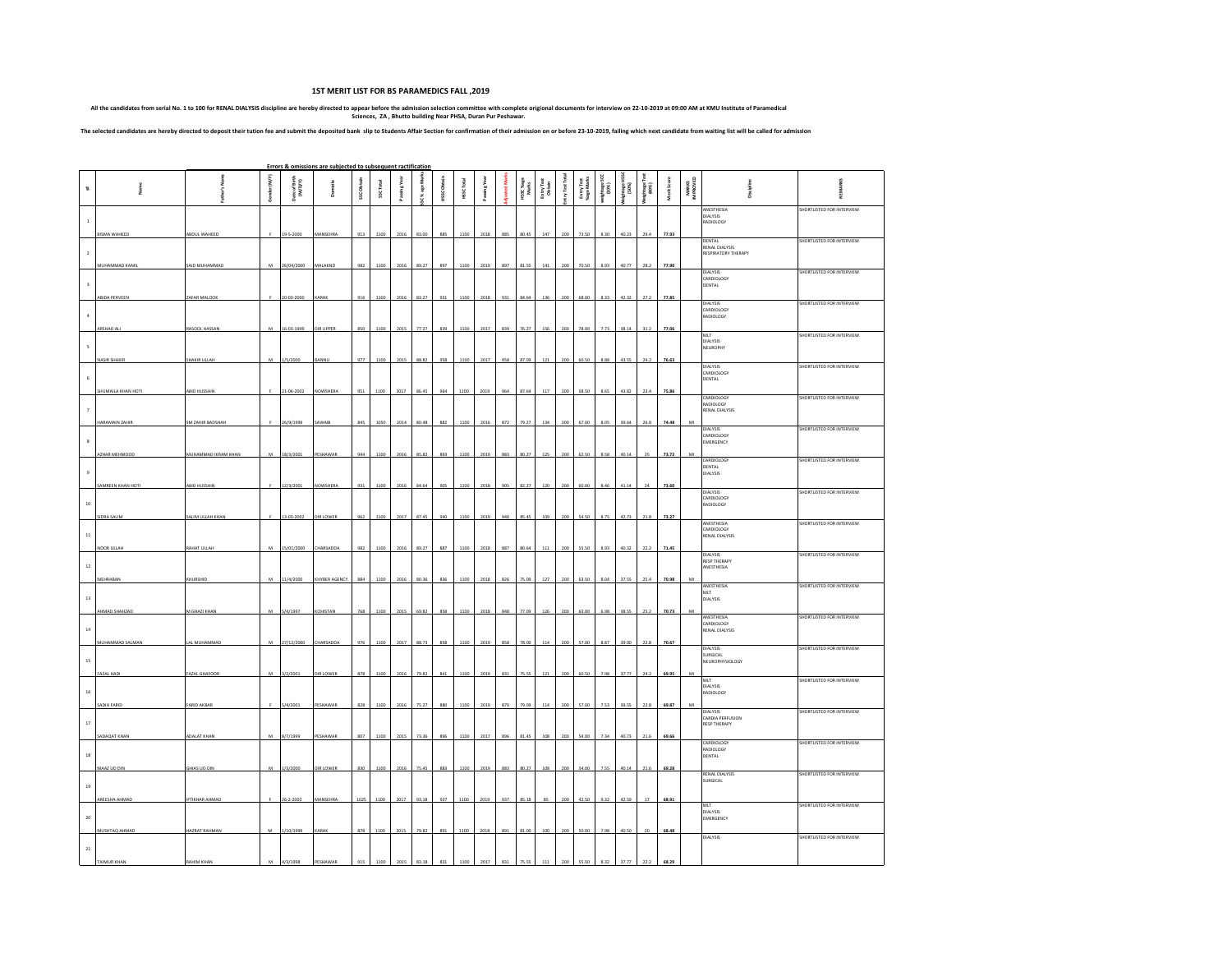|             |                          |                     |   |            |                  |     |      |      |       |     |      |      |     |       |     |     |       |      |       |        |       | RADIOLOGY                           | SHORTLISTED FOR INTERVIEW |
|-------------|--------------------------|---------------------|---|------------|------------------|-----|------|------|-------|-----|------|------|-----|-------|-----|-----|-------|------|-------|--------|-------|-------------------------------------|---------------------------|
| $\bf{22}$   |                          |                     |   |            |                  |     |      |      |       |     |      |      |     |       |     |     |       |      |       |        |       | DENTAL<br>DIALYSIS                  |                           |
|             | UROOJ FATIMA             | HAJI SHAUKAT ZAMAN  |   | 9/5/2000   | HARIPUR          | 978 | 1100 |      | 88.91 | 909 | 1100 |      | 909 | 82.64 | 90  | 200 | 45.00 | 8.89 | 41.32 | 18     | 68.21 |                                     |                           |
|             |                          |                     |   |            |                  |     |      |      |       |     |      |      |     |       |     |     |       |      |       |        |       | DIALYSIS                            | SHORTLISTED FOR INTERVIEW |
| 23          |                          |                     |   |            |                  |     |      |      |       |     |      |      |     |       |     |     |       |      |       |        |       |                                     |                           |
|             |                          | KHAN ZAD            |   | 29-7-1999  |                  | 818 |      |      |       |     |      | 2017 |     |       |     |     |       |      |       |        | 68.00 | RADIOLOGY                           | SHORTLISTED FOR INTERVIEW |
| $\bf{24}$   |                          |                     |   |            |                  |     |      |      |       |     |      |      |     |       |     |     |       |      |       |        |       | EMERGENCY<br>DIALYSIS               |                           |
|             | ABDUL SALAM              | AMIR REHMAN         | M | 19-06-200  | WA'              |     |      |      |       |     |      | 2018 |     |       |     |     |       |      |       |        | 67.9  |                                     |                           |
|             |                          |                     |   |            |                  |     |      |      |       |     |      |      |     |       |     |     |       |      |       |        |       | RADIOLOGY<br>DIALYSIS               | SHORTLISTED FOR INTERVIEW |
| $25\,$      |                          |                     |   |            |                  |     |      |      |       |     |      |      |     |       |     |     |       |      |       |        |       | MLT                                 |                           |
|             | <b>ZIA UR REHMAN</b>     | AMAL JAN            | M | 14-2-2000  | FR TANK          | 856 | 110C |      | 77.83 | on  | 1100 | 2019 | 89  | 814   |     |     | 48.50 | 7.78 | 40.73 | 19.4   | 67.91 |                                     |                           |
|             |                          |                     |   |            |                  |     |      |      |       |     |      |      |     |       |     |     |       |      |       |        |       | ANESTHESIA<br>DENTAL                | SHORTLISTED FOR INTERVIEW |
| $\bf 26$    |                          |                     |   |            |                  |     |      |      |       |     |      |      |     |       |     |     |       |      |       |        |       | ADIOLOGY                            |                           |
|             | NOOR UL AZIZ             | MUHAMMAD ALI        | M | 1/3/2001   | NWTD             | 857 | 1100 |      |       | 81  | 1100 | 2019 |     |       |     |     |       |      | 36.68 | 23.4   | 67.87 | <b>DIALYSIS</b>                     | SHORTLISTED FOR INTERVIEW |
| $\sqrt{27}$ |                          |                     |   |            |                  |     |      |      |       |     |      |      |     |       |     |     |       |      |       |        |       | RADIOLOGY<br><b>EMERGENCY</b>       |                           |
|             |                          | <b>HAYAT FAROO</b>  |   | 15-08-1999 | <b>VOWSHERA</b>  | 844 | 1100 | 2015 | 76.7  | 831 | 1100 | 2017 | 831 | 75.5  | 111 |     | 55.5  | 7.67 | 37.77 | 22.2   | 67.65 |                                     |                           |
|             |                          |                     |   |            |                  |     |      |      |       |     |      |      |     |       |     |     |       |      |       |        |       | CARDIOLOGY<br>ANESTHESIA            | SHORTLISTED FOR INTERVIEW |
| 28          |                          |                     |   |            |                  |     |      |      |       |     |      |      |     |       |     |     |       |      |       |        |       | DIALYSIS                            |                           |
|             | MUSAB UMAIR AKHUNZADA    | KIFAYAT ULLAH       |   | 26-11-1999 | ESHAWAR          |     |      |      |       | 928 |      | 2018 | 921 |       |     |     |       |      | 42.18 | 16.4   | 67.64 |                                     |                           |
|             |                          |                     |   |            |                  |     |      |      |       |     |      |      |     |       |     |     |       |      |       |        |       | ANESTHESIA<br>DENTAL                | SHORTLISTED FOR INTERVIEW |
| 29          |                          |                     |   |            |                  |     |      |      |       |     |      |      |     |       |     |     |       |      |       |        |       | <b>DIALYSIS</b>                     |                           |
|             | FAWAD ALI KHAN           | MUHAMMAD ZUBAI      | M | 4/2/1999   | WA'              | 944 | 1100 | 2015 | 85.8  | 891 | 1100 | 2017 | 891 | 81.0  |     |     | 45.00 | 8.58 | 40.50 | 18     | 67.08 | <b>DIALYSIS</b>                     | SHORTLISTED FOR INTERVIEW |
| 30          |                          |                     |   |            |                  |     |      |      |       |     |      |      |     |       |     |     |       |      |       |        |       | CARDIOLOGY                          |                           |
|             |                          |                     |   |            |                  |     |      |      |       |     |      |      |     |       |     |     |       |      |       |        |       | EMERGENCY                           |                           |
|             | SYED MOIZ UL HASSAN SHAH | MUBARIK ALI SHAH    | M | 9/9/2003   | MANSEHRA         | 877 | 1100 | 2017 | 79.73 | 860 | 1100 | 2019 | 860 | 78.18 | 100 |     | 50.00 | 7.97 | 39.09 |        | 67.06 | CARDIOLOGY                          | SHORTLISTED FOR INTERVIEW |
| $_{\rm 31}$ |                          |                     |   |            |                  |     |      |      |       |     |      |      |     |       |     |     |       |      |       |        |       | RADIOLOGY<br>DIALYSIS               |                           |
|             | <b>DANISH AKHTAR</b>     | NAWAT KHAN          |   | 19-11-1999 | SWABI            | 967 | 1100 | 2017 | 87.91 | 917 | 1100 | 2019 | 917 | 83.36 | 80  | 200 | 40.00 | 8.79 | 41.68 | $16\,$ | 66.47 |                                     |                           |
|             |                          |                     |   |            |                  |     |      |      |       |     |      |      |     |       |     |     |       |      |       |        |       | <b>DIALYSIS</b><br>CARDIOLOGY       | SHORTLISTED FOR INTERVIEW |
| 32          |                          |                     |   |            |                  |     |      |      |       |     |      |      |     |       |     |     |       |      |       |        |       | NEURO PHYSIOLOGY                    |                           |
|             | AVERIA AFRID             | AZMAT ULLAH         |   | 19/6/2001  | KHYBER           | 972 | 1100 | 2017 | 88.36 | 911 | 1100 | 2019 | 911 | 82.82 | 78  | 200 | 39.00 | 8.84 | 41.41 | 15.6   | 65.85 | ANESTHESIA                          | SHORTLISTED FOR INTERVIEW |
| 33          |                          |                     |   |            |                  |     |      |      |       |     |      |      |     |       |     |     |       |      |       |        |       | <b>DIALYSIS</b>                     |                           |
|             |                          |                     |   |            |                  |     |      |      |       |     |      |      |     |       |     |     |       |      |       |        |       | <b>EMERGENCY</b>                    |                           |
|             | FIZZAH ARSHAD            | ARSHAD HUSSAI       |   | 18-11-2001 | <b>ESHAWA</b>    |     |      |      |       |     |      | 2019 |     |       |     |     |       |      |       |        | 65.6  | ANESTHESIA                          | SHORTLISTED FOR INTERVIEW |
| $_{34}$     |                          |                     |   |            |                  |     |      |      |       |     |      |      |     |       |     |     |       |      |       |        |       | <b>RESP THERAPY</b><br>DIALYSIS     |                           |
|             | SYED YOUNAS ALI SHAH     | MUHAMMAD ZAHIR SHAH | M | 02/06/2001 | LAKKI MARWAT     | 925 | 1100 | 2016 | 84.0  | 863 | 1100 | 2019 | 853 | 77.55 | 92  |     | 46.00 | 8.41 | 38.77 | 18.4   | 65.58 |                                     |                           |
|             |                          |                     |   |            |                  |     |      |      |       |     |      |      |     |       |     |     |       |      |       |        |       | ANESTHESIA<br>CARDIOLOGY            | SHORTLISTED FOR INTERVIEW |
| $35\,$      |                          |                     |   |            |                  |     |      |      |       |     |      |      |     |       |     |     |       |      |       |        |       | DIALYSIS                            |                           |
|             | MARYA UROO.              | MUHAMMAD NAB        |   | 6/18/2001  | PESHAWA          |     |      |      |       |     |      | 2019 |     | 78.8  |     |     |       |      |       |        | 65.23 | DIALYSIS                            | SHORTLISTED FOR INTERVIEW |
| 36          |                          |                     |   |            |                  |     |      |      |       |     |      |      |     |       |     |     |       |      |       |        |       | DENTAL<br>SURGICAL                  |                           |
|             | AIMAL KHAN               | MUMTAZ KHAN         | M | 9/3/2001   | SWAT             | 910 |      |      |       | 907 |      | 2019 | 907 |       |     |     |       |      |       |        |       |                                     |                           |
|             |                          |                     |   |            |                  |     | 1100 | 2017 | 82.73 |     | 1100 |      |     | 82.4  |     |     | 39.00 | 8.27 | 41.23 | 15.6   | 65.10 | CARDIOLOGY                          | SHORTLISTED FOR INTERVIEW |
| 37          |                          |                     |   |            |                  |     |      |      |       |     |      |      |     |       |     |     |       |      |       |        |       | RADIOLOGY<br>DIALYSIS               |                           |
|             | <b>SHAH FAHAD</b>        | MUNAWAR KHAN        | M | 1/2/1999   | MARDAN           | 880 |      |      |       |     |      | 2019 |     |       |     |     |       |      | 37.77 | 19     | 64.77 |                                     |                           |
|             |                          |                     |   |            |                  |     |      |      |       |     |      |      |     |       |     |     |       |      |       |        |       | ANESTHESIA<br><b>DIALYSIS</b>       | SHORTLISTED FOR INTERVIEW |
| $_{38}$     |                          |                     |   |            |                  |     |      |      |       |     |      |      |     |       |     |     |       |      |       |        |       | <b>DENTAL</b>                       |                           |
|             | HASSAN KHAN              | MUMTAZ AL           |   | 10/4/2000  | WAE              | 833 |      |      |       |     |      | 2018 |     |       |     |     |       |      |       |        | 64.7  | ANESTHESIA                          | SHORTLISTED FOR INTERVIEW |
| 39          |                          |                     |   |            |                  |     |      |      |       |     |      |      |     |       |     |     |       |      |       |        |       | DIALYSIS<br>SURGICAL                |                           |
|             | <b>IHSANULLAH</b>        | <b>GUL AMIN</b>     |   | 04/o4/2000 |                  | 956 | 1100 |      | 86.9  | 873 | 1100 | 2018 | 863 | 78.4  |     |     | 42.00 | 8.65 | 39.23 | 16.8   | 64.7  |                                     |                           |
|             |                          |                     |   |            |                  |     |      |      |       |     |      |      |     |       |     |     |       |      |       |        |       | MLT<br><b>DIALYSIS</b>              | SHORTLISTED FOR INTERVIEW |
| $40\,$      |                          |                     |   |            |                  |     |      |      |       |     |      |      |     |       |     |     |       |      |       |        |       | ιcυ                                 |                           |
|             | UMAR KHAN                | AJ BAR              |   | 8/12/2000  | <b>VOWSHEHRA</b> | 955 | 1100 | 2017 | 86.82 | 854 | 1100 | 2019 | 854 | 77.64 |     |     | 43.00 | 8.68 | 38.82 | 17.2   | 64.70 |                                     |                           |
|             |                          |                     |   |            |                  |     |      |      |       |     |      |      |     |       |     |     |       |      |       |        |       | <b>RENAL DIALYSIS</b><br>EMERGENCY  | SHORTLISTED FOR INTERVIEW |
| $41\,$      |                          |                     |   |            |                  |     |      |      |       |     |      |      |     |       |     |     |       |      |       |        |       | SURGICAL                            |                           |
|             | MUHAMMAD HANIF KHAN      | FAZAL QADEER        | M | 5/2/2002   |                  | 937 | 1100 | 2017 | 85.18 | 878 | 1100 | 2019 | 878 | 79.82 |     |     | 40.50 | 8.52 | 39.91 | 16.2   | 64.63 | DIALYSIS                            | SHORTLISTED FOR INTERVIEW |
| $42\,$      |                          |                     |   |            |                  |     |      |      |       |     |      |      |     |       |     |     |       |      |       |        |       | MLT                                 |                           |
|             | FAHIM ULLAH              | MIR GULA JAN        | M | 12/2000    |                  |     |      |      |       |     |      | 2017 |     |       |     |     |       |      |       | 17.8   | 64.33 |                                     |                           |
|             |                          |                     |   |            |                  |     |      |      |       |     |      |      |     |       |     |     |       |      |       |        |       | MLT                                 | SHORTLISTED FOR INTERVIEW |
| 43          |                          |                     |   |            |                  |     |      |      |       |     |      |      |     |       |     |     |       |      |       |        |       | <b>DIALYSIS</b><br><b>ARDIOLOGY</b> |                           |
|             | KHURRAM ZAHID            | ZAHID ULLAH         | M | 16-02-2000 | KARAK            | 905 | 1100 | 2016 | 82.27 | 919 | 1100 | 2018 | 909 | 82.64 | 71  |     | 35.50 | 8.23 | 41.32 | 14.2   | 63.75 |                                     |                           |
|             |                          |                     |   |            |                  |     |      |      |       |     |      |      |     |       |     |     |       |      |       |        |       | <b>DIALYSIS</b>                     | SHORTLISTED FOR INTERVIEW |
| $_{\rm 44}$ |                          |                     |   |            |                  |     |      |      |       |     |      |      |     |       |     |     |       |      |       |        |       |                                     |                           |
|             | MOHIB ULLAH              | KHAN KHEL           | M | 12/4/2000  | KHYBER AGENCY    | 815 | 1100 | 2016 | 74.09 | 824 | 1100 | 2018 | 824 | 74.91 |     |     | 46.50 | 7.41 | 37.45 | 18.6   | 63.46 | MLT                                 | SHORTLISTED FOR INTERVIEW |
| $\bf 45$    |                          |                     |   |            |                  |     |      |      |       |     |      |      |     |       |     |     |       |      |       |        |       | <b>DIALYSIS</b><br>NEURO PHYSIO     |                           |
|             |                          |                     |   |            |                  |     |      |      |       |     |      |      |     |       |     |     |       |      |       |        |       |                                     |                           |
|             |                          |                     |   |            |                  |     |      |      |       |     |      |      |     |       |     |     |       |      |       |        |       |                                     |                           |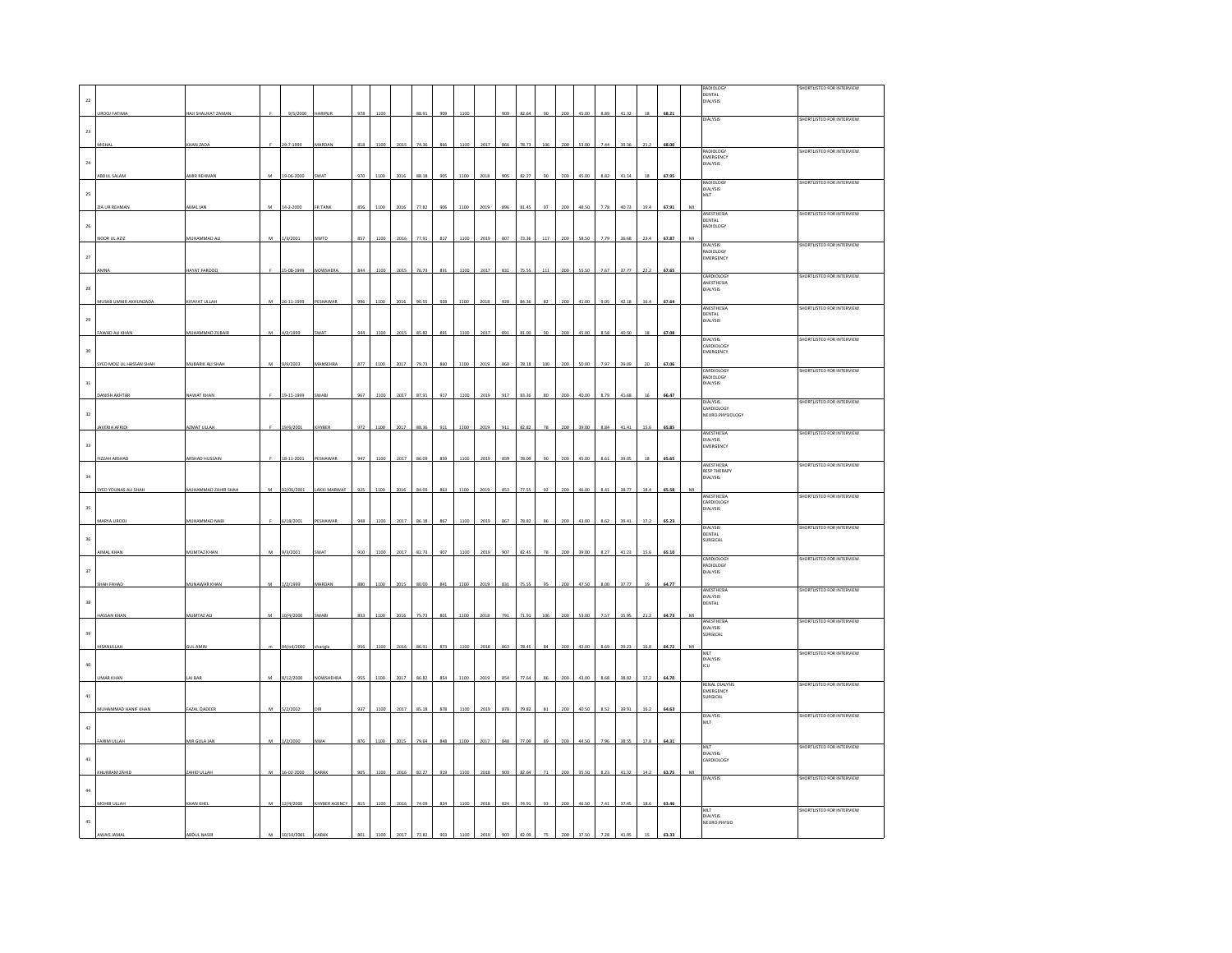|    |                    |                    |                     |              |     |      |      |        |     |      |           |     |           |    |     |       |                |       |      |       | MLT                                          | SHORTLISTED FOR INTERVIEW |
|----|--------------------|--------------------|---------------------|--------------|-----|------|------|--------|-----|------|-----------|-----|-----------|----|-----|-------|----------------|-------|------|-------|----------------------------------------------|---------------------------|
| 46 |                    |                    |                     |              |     |      |      |        |     |      |           |     |           |    |     |       |                |       |      |       | RADIOLOGY<br>DIALYSIS                        |                           |
|    |                    |                    |                     |              |     |      |      |        |     |      |           |     |           |    |     |       |                |       |      |       |                                              |                           |
|    | <b>ABDUL BASIT</b> | AIMAL KHAN         | M 5/5/2001          | <b>SWABI</b> | 912 | 1100 | 2017 | 82.91  | 854 | 1100 | 2019      | 854 | 77.64     | 81 | 200 | 40.50 | 8.29           | 38.82 | 16.2 | 63.31 |                                              |                           |
|    |                    |                    |                     |              |     |      |      |        |     |      |           |     |           |    |     |       |                |       |      |       | SURGICAL<br>RENAL DIALYSIS<br>EMERGENCY      | SHORTLISTED FOR INTERVIEW |
| 47 |                    |                    |                     |              |     |      |      |        |     |      |           |     |           |    |     |       |                |       |      |       |                                              |                           |
|    |                    |                    |                     |              |     |      |      |        |     |      |           |     |           |    |     |       |                |       |      |       |                                              |                           |
|    | SAID ANWAR         | RUKHAN             | M 6/2/2000          | <b>MUMAN</b> | 934 | 1100 | 2015 | 84.91  | 858 | 1100 | 2017      | 858 | 78.00     | 79 | 200 | 39.50 | 8.49           | 39.00 | 15.8 | 63.29 |                                              |                           |
|    |                    |                    |                     |              |     |      |      |        |     |      |           |     |           |    |     |       |                |       |      |       | CARDIOLOGY<br>RADIOLOGY<br>RENAL<br>DIALYSIS | SHORTLISTED FOR INTERVIEW |
| 48 |                    |                    |                     |              |     |      |      |        |     |      |           |     |           |    |     |       |                |       |      |       |                                              |                           |
|    |                    |                    |                     |              |     |      |      |        |     |      |           |     |           |    |     |       |                |       |      |       |                                              |                           |
|    | SANA UROOJ         | SHFAQ MUHAMMAD     | 02/05/2002          | SAWABI       | 935 | 1100 | 2017 | 85.00  | 895 | 1100 | 2019      | 895 | 81.36     | 70 | 200 | 35.00 | 8.50           | 40.68 | 14   | 63.18 |                                              |                           |
|    |                    |                    |                     |              |     |      |      |        |     |      |           |     |           |    |     |       |                |       |      |       | DENTAL<br>RADIOLOGY                          | SHORTLISTED FOR INTERVIEW |
| 49 |                    |                    |                     |              |     |      |      |        |     |      |           |     |           |    |     |       |                |       |      |       | ANESTHESIA                                   |                           |
|    |                    |                    |                     |              |     |      |      |        |     |      |           |     |           |    |     |       |                |       |      |       | <b>DIALYSIS</b>                              |                           |
|    | ZAINAB BAROZ       | BAROZ KHAN         | F 28-03-2001        | MARDAN       | 968 | 1100 | 2017 | 88.00  | 898 | 1100 | 2019      | 898 | 81.64     | 66 | 200 | 33.00 | 8.80           | 40.82 | 13.2 | 62.82 | <b>NEURO PHYSIO</b>                          |                           |
|    |                    |                    |                     |              |     |      |      |        |     |      |           |     |           |    |     |       |                |       |      |       | MLT<br>CARDIOLOGY                            | SHORTLISTED FOR INTERVIEW |
| 50 |                    |                    |                     |              |     |      |      |        |     |      |           |     |           |    |     |       |                |       |      |       | SURGICAL                                     |                           |
|    |                    |                    |                     |              |     |      |      |        |     |      |           |     |           |    |     |       |                |       |      |       |                                              |                           |
|    | HARIS ASLAM        | ASLAM MUHAMMAD     | M 15-04-2000        | <b>KARAK</b> | 761 | 1100 | 2016 | 69.18  | 882 | 1100 | 2018      | 882 | 80.18     | 79 | 200 | 39.50 | 6.92           | 40.09 | 15.8 | 62.81 |                                              |                           |
|    |                    |                    |                     |              |     |      |      |        |     |      |           |     |           |    |     |       |                |       |      |       | DIALYSIS<br>CARDIOLOGY                       | SHORTLISTED FOR INTERVIEW |
| 51 |                    |                    |                     |              |     |      |      |        |     |      |           |     |           |    |     |       |                |       |      |       | SURGICAL                                     |                           |
|    |                    |                    |                     |              |     |      |      |        |     |      |           |     |           |    |     |       |                |       |      |       |                                              |                           |
|    | FARHANA SHAHID     | SAYED SHAHID JAMAL | $F = 2/4/2000$      | MARDAN       | 892 | 1050 | 2017 | 84.95  | 873 | 1100 | 2019      | 873 | 79.36     | 73 | 200 | 36.50 | 8.50           | 39.68 | 14.6 | 62.78 |                                              |                           |
|    |                    |                    |                     |              |     |      |      |        |     |      |           |     |           |    |     |       |                |       |      |       | ANESTHESIA<br>DIALYSIS                       | SHORTLISTED FOR INTERVIEW |
| 52 |                    |                    |                     |              |     |      |      |        |     |      |           |     |           |    |     |       |                |       |      |       | CARDIAC PERFUSION                            |                           |
|    |                    |                    |                     |              |     |      |      |        |     |      |           |     |           |    |     |       |                |       |      |       |                                              |                           |
|    | ADAN AHMAD KHAN    | AHMAD MURTAZA      | F 3/31/2001         | <b>SWABI</b> | 984 | 1100 | 2017 | 89.45  | 787 | 1100 | 2019      | 787 | 71.55     | 89 | 200 | 44.50 | 8.95           | 35.77 | 17.8 | 62.52 |                                              |                           |
|    |                    |                    |                     |              |     |      |      |        |     |      |           |     |           |    |     |       |                |       |      |       | DIALYSIS<br>CARDIOLOGY                       | SHORTLISTED FOR INTERVIEW |
| 53 |                    |                    |                     |              |     |      |      |        |     |      |           |     |           |    |     |       |                |       |      |       | SURGICAL                                     |                           |
|    |                    |                    |                     |              |     |      |      |        |     |      |           |     |           |    |     |       |                |       |      |       |                                              |                           |
|    | SAYYED HAMID ALI   | ASHRAF ALI         | M 2/3/2001          | CHARSADDA    | 958 | 850  | 2017 | 112.71 | 837 | 1100 | 2019      | 837 | 76.09     | 66 | 200 | 33.00 | 11.27          | 38.05 | 13.2 | 62.52 |                                              | SHORTLISTED FOR INTERVIEW |
|    |                    |                    |                     |              |     |      |      |        |     |      |           |     |           |    |     |       |                |       |      |       |                                              |                           |
| 54 |                    |                    |                     |              |     |      |      |        |     |      |           |     |           |    |     |       |                |       |      |       |                                              |                           |
|    |                    |                    |                     |              |     |      |      |        |     |      |           |     |           |    |     |       |                |       |      |       |                                              |                           |
|    | KASHMALA YOUSAFZAI | KAMRAN HUSSAIN     | $F = 11/4/2001$     | PESHAWAR     | 988 | 1100 | 2017 | 89.82  | 869 | 1100 | 2019      | 869 | 79.00     | 69 | 200 | 34.50 | 8.98           | 39.50 | 13.8 | 62.28 | RADIOLOGY                                    | SHORTLISTED FOR INTERVIEW |
|    |                    |                    |                     |              |     |      |      |        |     |      |           |     |           |    |     |       |                |       |      |       | DIALYSIS                                     |                           |
| 55 |                    |                    |                     |              |     |      |      |        |     |      |           |     |           |    |     |       |                |       |      |       | CARDIOLOGY                                   |                           |
|    | <b>MAHNOOR</b>     | MOHAMMAD NAEEM     |                     |              |     |      |      |        |     |      |           |     | 77.36     |    |     |       |                | 38.68 |      |       |                                              |                           |
|    |                    |                    | F 25-01-2001        | KOHAT        | 846 | 1100 | 2017 | 76.91  | 851 | 1100 | 2019      | 851 |           | 79 | 200 | 39.50 | 7.69           |       | 15.8 | 62.17 | DIALYSIS                                     | SHORTLISTED FOR INTERVIEW |
|    |                    |                    |                     |              |     |      |      |        |     |      |           |     |           |    |     |       |                |       |      |       | EMERGENCY                                    |                           |
| 56 |                    |                    |                     |              |     |      |      |        |     |      |           |     |           |    |     |       |                |       |      |       | <b>RESP THERAPY</b>                          |                           |
|    | SABATHA            | MUHAMMAD TASEER    | F 23-03-2001        | CHARSADDA    | 964 |      |      | 87.64  | 891 | 1100 |           | 891 | 81.00     | 64 | 200 | 32.00 | 8.76           | 40.50 |      | 62.06 |                                              |                           |
|    |                    |                    |                     |              |     | 1100 | 2017 |        |     |      | 2019      |     |           |    |     |       |                |       | 12.8 |       | DIALYSIS                                     | SHORTLISTED FOR INTERVIEW |
|    |                    |                    |                     |              |     |      |      |        |     |      |           |     |           |    |     |       |                |       |      |       | DENTAL                                       |                           |
| 57 |                    |                    |                     |              |     |      |      |        |     |      |           |     |           |    |     |       |                |       |      |       | SURGICAL                                     |                           |
|    | SAEEDA ZUHRA       | ZAFAR NAVEED       | F 10/3/2001         | CHARSADDA    | 935 | 1100 | 2017 | 85.00  | 836 | 1100 | 2019      | 836 | 76.00     | 77 | 200 | 38.50 | 8.50           | 38.00 | 15.4 | 61.90 |                                              |                           |
|    |                    |                    |                     |              |     |      |      |        |     |      |           |     |           |    |     |       |                |       |      |       | <b>RENAL DIALYSIS</b>                        | SHORTLISTED FOR INTERVIEW |
|    |                    |                    |                     |              |     |      |      |        |     |      |           |     |           |    |     |       |                |       |      |       | CARDIOLOGY                                   |                           |
| 58 |                    |                    |                     |              |     |      |      |        |     |      |           |     |           |    |     |       |                |       |      |       | SURGICAL                                     |                           |
|    | SADIA KHAN         | SABZ ALI KHAN      | F 24/10/1999 MARDAN |              | 903 | 1100 | 2016 | 82.09  | 851 |      | 1100 2018 |     | 851 77.36 | 74 |     |       | 200 37.00 8.21 | 38.68 | 14.8 | 61.69 |                                              |                           |
|    |                    |                    |                     |              |     |      |      |        |     |      |           |     |           |    |     |       |                |       |      |       |                                              |                           |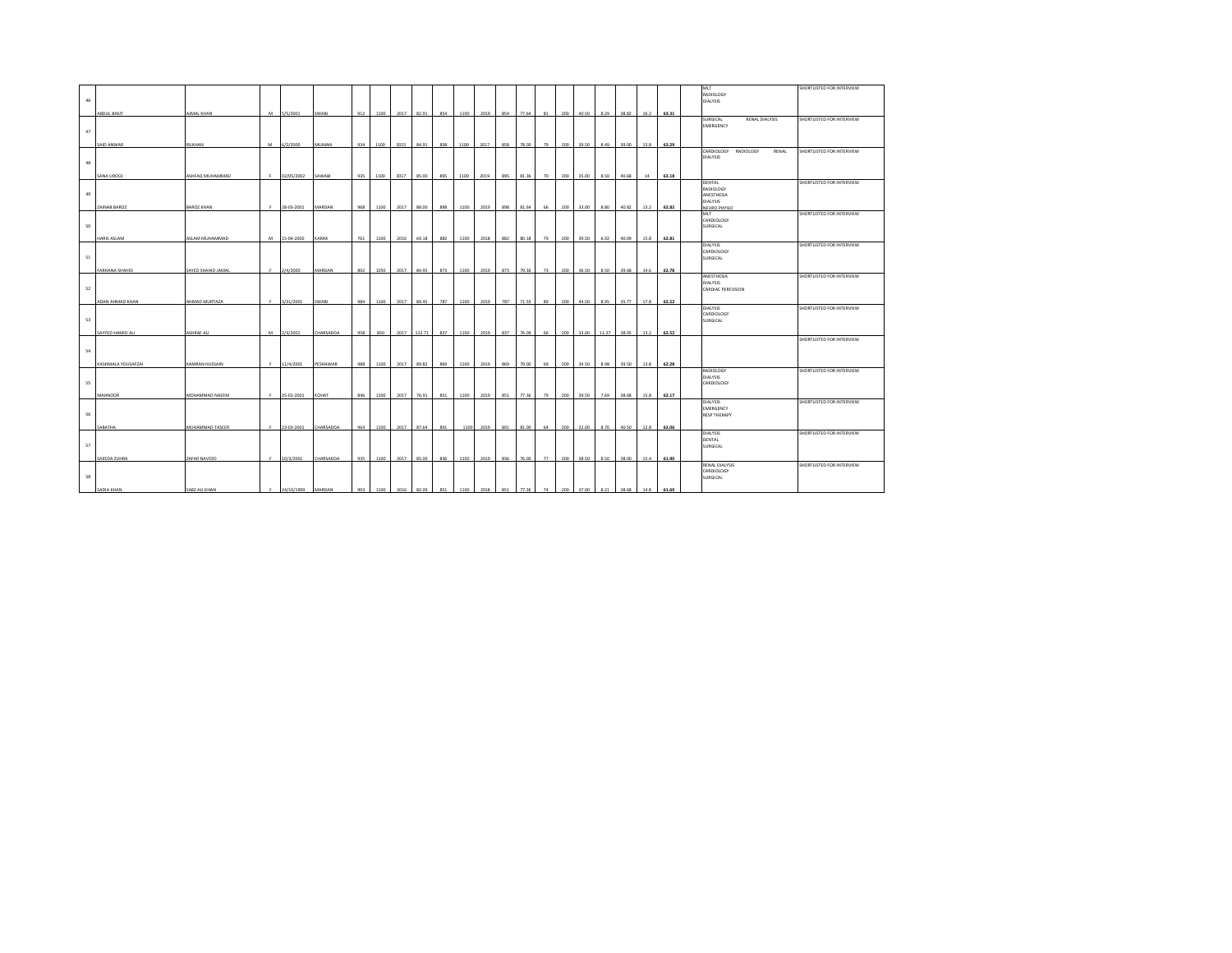|                      |                      |                      |           |                 |                  |         |      |      |       |     |      |      |     |       |                      |     |       |      |       |      |       | ANESTHESIA                          | SHORTLISTED FOR INTERVIEW       |
|----------------------|----------------------|----------------------|-----------|-----------------|------------------|---------|------|------|-------|-----|------|------|-----|-------|----------------------|-----|-------|------|-------|------|-------|-------------------------------------|---------------------------------|
| 59                   |                      |                      |           |                 |                  |         |      |      |       |     |      |      |     |       |                      |     |       |      |       |      |       | MLT<br>DIALYSIS                     |                                 |
|                      | <b>UZAIR REHMAN</b>  | ABDUL REHMAN         | ${\bf M}$ | 31-03-2002      | MARDAN           | 949     | 1100 | 2017 | 86.27 | 847 | 1100 | 2019 | 847 | 77.00 | $\scriptstyle\rm 72$ | 200 | 36.00 | 8.63 | 38.50 | 14.4 | 61.53 |                                     |                                 |
|                      |                      |                      |           |                 |                  |         |      |      |       |     |      |      |     |       |                      |     |       |      |       |      |       | DIALYSIS<br>CARDIOLOGY              | SHORTLISTED FOR INTERVIEW       |
| 60                   |                      |                      |           |                 |                  |         |      |      |       |     |      |      |     |       |                      |     |       |      |       |      |       | NEURO PHYSIO                        |                                 |
|                      | HUSNA TANVEER        | <b>TANVEER KHA</b>   |           | 22-10-2000      | <b>PESHAWA</b>   | 978     |      |      |       |     |      | 2018 | 87  |       |                      |     |       |      |       | 13   | 61.4  |                                     |                                 |
|                      |                      |                      |           |                 |                  |         |      |      |       |     |      |      |     |       |                      |     |       |      |       |      |       | DIALYSIS<br>CARDIOLOGY              | SHORTLISTED FOR INTERVIEW       |
| $61\,$               |                      |                      |           |                 |                  |         |      |      |       |     |      |      |     |       |                      |     |       |      |       |      |       | ANESTHESIA                          |                                 |
|                      | MUHAMMAD HASSAM      | ARIF JAM             | M         | 19/9/2001       | <b>ESHAW</b>     |         |      |      |       |     |      | 201  |     |       |                      |     |       |      |       | 13.6 | 61.3  |                                     |                                 |
|                      |                      |                      |           |                 |                  |         |      |      |       |     |      |      |     |       |                      |     |       |      |       |      |       | <b>ANESTHESIA</b><br>DIALYSIS       | SHORTLISTED FOR INTERVIEW       |
| 62                   |                      |                      |           |                 |                  |         |      |      |       |     |      |      |     |       |                      |     |       |      |       |      |       | RADIOLOGY                           |                                 |
|                      | <b>OSAMA KHAN</b>    | <b>ALAMZER</b>       | M         | 13-03-2000      | <b>SWAT</b>      | 808     | 110  |      |       |     | 1100 | 2018 | 74  | 67.4  |                      |     | 50.50 | 7.35 | 33.73 | 20.2 | 61.27 |                                     |                                 |
|                      |                      |                      |           |                 |                  |         |      |      |       |     |      |      |     |       |                      |     |       |      |       |      |       | RADIOLOGY<br>DENTAL                 | SHORTLISTED FOR INTERVIEW       |
| 63                   |                      |                      |           |                 |                  |         |      |      |       |     |      |      |     |       |                      |     |       |      |       |      |       | SURGICAL<br>ANESTHESIA              |                                 |
|                      | INAM UL MABOOD       | FAZAL E MABOOD       |           | 3/2/2001        | <b>VOWSHERA</b>  | 829     | 1100 |      |       |     | 110  | 2019 |     |       |                      |     |       |      | 35.73 |      | 61.2  | CARDIO<br>CARDIOLOGY RADIOLOGY      | RENAL SHORTLISTED FOR INTERVIEW |
|                      |                      |                      |           |                 |                  |         |      |      |       |     |      |      |     |       |                      |     |       |      |       |      |       | .<br>DIALYSIS                       |                                 |
| 64                   |                      |                      |           |                 |                  |         |      |      |       |     |      |      |     |       |                      |     |       |      |       |      |       |                                     |                                 |
|                      | AZISH ALI            | ABAZ ALI KHAM        |           | 11/7/2001       | MARDAN           | 923     | 1100 | 2017 | 83.9  | 871 | 1100 | 2019 | 871 | 79.18 |                      |     | 33.00 | 8.39 | 39.59 | 13.2 | 61.18 | DIALYSIS                            | SHORTLISTED FOR INTERVIEW       |
| 65                   |                      |                      |           |                 |                  |         |      |      |       |     |      |      |     |       |                      |     |       |      |       |      |       | <b>EMERGENCY</b>                    |                                 |
|                      |                      |                      |           |                 |                  |         |      |      |       |     |      |      |     |       |                      |     |       |      |       |      |       | RESPIRATORY THERAPY                 |                                 |
|                      | <b>YAZ UR RAHMAN</b> | AZRAT RAHMAN         |           | 1/10/2000       |                  | 884     |      |      |       |     |      | 2019 |     |       |                      |     |       |      |       |      | 61.17 | DIALYSIS                            | SHORTLISTED FOR INTERVIEW       |
| 66                   |                      |                      |           |                 |                  |         |      |      |       |     |      |      |     |       |                      |     |       |      |       |      |       | CARDIAC PERFUSION<br>NEURO PHYSIO   |                                 |
|                      |                      |                      |           |                 |                  |         |      |      |       |     |      |      |     |       |                      |     |       |      |       |      |       |                                     |                                 |
|                      | AIBA GUI             | MUHAMMAD ASLAM       |           | 31-3-2000       | <b>I KHAN</b>    | 920     | 1100 | 2017 | 83.6  | 867 | 110  | 2018 | 867 | 78.82 |                      |     | 33.50 | 8.36 | 39.41 | 13.4 | 61.17 | MLT                                 | SHORTLISTED FOR INTERVIEW       |
| $\mathbf{67}$        |                      |                      |           |                 |                  |         |      |      |       |     |      |      |     |       |                      |     |       |      |       |      |       | DIALYSIS<br>SURGICAL                |                                 |
|                      | NAUMAN KHAN          | MUHAMMAD ISLAM       | M         | 26/3/2001       | MARDAN           | 911     | 1100 | 2016 | 82.82 | 840 | 1100 | 2018 | 840 |       |                      |     | 36.00 | 8.28 | 38.18 | 14.4 | 60.86 |                                     |                                 |
|                      |                      |                      |           |                 |                  |         |      |      |       |     |      |      |     |       |                      |     |       |      |       |      |       | DIALYSIS<br><b>RESP THERAPY</b>     | SHORTLISTED FOR INTERVIEW       |
| $_{\rm 68}$          |                      |                      |           |                 |                  |         |      |      |       |     |      |      |     |       |                      |     |       |      |       |      |       | EMERGENCY                           |                                 |
|                      | ZUBAIR FARID         | FARID ULLAH SHAH     | M         | 2/4/2002 KARAK  |                  | $712\,$ | 1100 | 2017 | 64.73 | 759 | 1100 | 2019 | 759 | 69.00 | 99                   | 200 | 49.50 | 6.47 | 34.50 | 19.8 | 60.77 |                                     |                                 |
|                      |                      |                      |           |                 |                  |         |      |      |       |     |      |      |     |       |                      |     |       |      |       |      |       | <b>DIALYSIS</b><br>CARDIOLOGY       | SHORTLISTED FOR INTERVIEW       |
| 69                   |                      |                      |           |                 |                  |         |      |      |       |     |      |      |     |       |                      |     |       |      |       |      |       | RADIOLOGY                           |                                 |
|                      | MUHAMMAD SHAYAN      | MUHAMMAD BILAI       | M         | 20-09-2001      | NOWSHERA         | 883     | 1100 | 2017 | 80.27 | 780 | 1100 | 2019 | 780 | 70.91 | 86                   | 200 | 43.00 | 8.03 | 35.45 | 17.2 | 60.68 |                                     |                                 |
|                      |                      |                      |           |                 |                  |         |      |      |       |     |      |      |     |       |                      |     |       |      |       |      |       | ANESTHESIA<br>MLT                   | SHORTLISTED FOR INTERVIEW       |
| $70\,$               |                      |                      |           |                 |                  |         |      |      |       |     |      |      |     |       |                      |     |       |      |       |      |       | DIALYSIS                            |                                 |
|                      | FARHAN ULLAH KHAN    | SANAULLAH KHAI       | M         | 25-08-200       | AKKI MARWA       |         |      |      |       |     |      | 2019 |     |       |                      |     |       |      |       | 15.6 | 60.6  |                                     |                                 |
|                      |                      |                      |           |                 |                  |         |      |      |       |     |      |      |     |       |                      |     |       |      |       |      |       | <b>DIALYSIS</b><br><b>EMERGENCY</b> | SHORTLISTED FOR INTERVIEW       |
| $\scriptstyle\rm 71$ |                      |                      |           |                 |                  |         |      |      |       |     |      |      |     |       |                      |     |       |      |       |      |       | SURGICAL                            |                                 |
|                      | IMAD AZAM            | SAFDAR ALI SHAH      | M         | 28-03-2002      | NOWSHERA         | 877     | 1100 | 2017 | 79.73 | 796 | 1100 | 2019 | 796 | 72.36 | 82                   |     | 41.00 | 7.97 | 36.18 | 16.4 | 60.55 | ANESTHESIA                          | SHORTLISTED FOR INTERVIEW       |
|                      |                      |                      |           |                 |                  |         |      |      |       |     |      |      |     |       |                      |     |       |      |       |      |       | <b>DENTAL</b>                       |                                 |
| $\scriptstyle\rm 72$ |                      |                      |           |                 |                  |         |      |      |       |     |      |      |     |       |                      |     |       |      |       |      |       | RENAL DIALYSIS                      |                                 |
|                      | ARHAD JAMA           | <b>HAZRAT JAMA</b>   |           | 9/3/2001        |                  |         |      |      |       |     |      | 2019 |     |       |                      |     |       |      |       | 13.2 | 60.50 | DIALYSIS                            | SHORTLISTED FOR INTERVIEW       |
| $73$                 |                      |                      |           |                 |                  |         |      |      |       |     |      |      |     |       |                      |     |       |      |       |      |       | EMERGENCY<br>SURGICAL               |                                 |
|                      |                      |                      |           |                 |                  |         |      |      |       |     |      |      |     |       |                      |     |       |      |       |      |       |                                     |                                 |
|                      | MAZHAR ALI KHAN      | SABZ ALL KHAN        | M         | 2/2/2002        | PESHAWAR         | 896     | 1100 | 2017 | 81.4  | 823 | 1100 | 2019 | 823 | 74.82 |                      |     | 37.00 |      | 37.41 | 14.8 | 60.35 | <b>DIALYSIS</b>                     | SHORTLISTED FOR INTERVIEW       |
| 74                   |                      |                      |           |                 |                  |         |      |      |       |     |      |      |     |       |                      |     |       |      |       |      |       | CARDIOLOGY<br>RADIOLOGY             |                                 |
|                      | MUHAMMAD SHAYAN      | MUHAMMAD BILA        | M         | 20-09-2001      | VOWSHERA         | 883     | 1100 |      |       |     |      | 2019 |     |       |                      |     |       |      |       | 16.8 | 60.28 |                                     |                                 |
|                      |                      |                      |           |                 |                  |         |      |      |       |     |      |      |     |       |                      |     |       |      |       |      |       | DIALYSIS                            | SHORTLISTED FOR INTERVIEW       |
| $75\,$               |                      |                      |           |                 |                  |         |      |      |       |     |      |      |     |       |                      |     |       |      |       |      |       | CARDIAC PERFUSION<br>CARDIOLOGY     |                                 |
|                      | SABA GU              | FAZAL REHMA          |           | $6 - 09 - 1999$ | AKKI MARWAT      | 842     |      |      |       | 81  |      | 2019 |     |       |                      |     |       |      |       |      |       |                                     |                                 |
|                      |                      |                      |           |                 |                  |         |      |      |       |     |      |      |     |       |                      |     |       |      |       |      |       | MLT                                 | SHORTLISTED FOR INTERVIEW       |
| $76\,$               |                      |                      |           |                 |                  |         |      |      |       |     |      |      |     |       |                      |     |       |      |       |      |       | DIALYSIS<br>SURGICAL                |                                 |
|                      | MUHAMMAD HARIS       | MUHAMMAD NAEEM KHAN  | M         | 31/03/2000      | MARDAN           | 924     | 1100 |      | 84.0  | 838 |      | 2018 | 83  |       |                      |     |       |      | 38.00 | 13.8 | 60.20 |                                     |                                 |
|                      |                      |                      |           |                 |                  |         |      |      |       |     |      |      |     |       |                      |     |       |      |       |      |       | dialysis<br>ANESTHESIA              | SHORTLISTED FOR INTERVIEW       |
| $_{\rm 77}$          |                      |                      |           |                 |                  |         |      |      |       |     |      |      |     |       |                      |     |       |      |       |      |       | CARDIOLOGY                          |                                 |
|                      | ABA NOOR             | NASEEM ULLAH         |           | 31-03-2002      | <b>IOSHERA</b>   | 945     | 1100 | 2017 | 85.91 | 814 | 1100 | 2019 | 814 | 74.00 |                      |     |       | 8.59 | 37.00 | 14.6 | 60.19 | Dental                              | SHORTLISTED FOR INTERVIEW       |
|                      |                      |                      |           |                 |                  |         |      |      |       |     |      |      |     |       |                      |     |       |      |       |      |       | Dialaysis                           |                                 |
| $\bf 78$             |                      |                      |           |                 |                  |         |      |      |       |     |      |      |     |       |                      |     |       |      |       |      |       | Radiology                           |                                 |
|                      | LAILA SAIF           | SAIF UL ISLAM        |           | 6/8/2000        | SAWABI           | 931     | 1100 |      | 84.64 |     | 1100 |      | 878 | 79.82 | 57                   | 200 | 28.50 | 8.46 | 39.91 | 11.4 | 59.77 | <b>RENAL DIALYSIS</b>               | SHORTLISTED FOR INTERVIEW       |
| 79                   |                      |                      |           |                 |                  |         |      |      |       |     |      |      |     |       |                      |     |       |      |       |      |       | EMERGENCY<br>RESPIRATORY THERAPY    |                                 |
|                      |                      |                      |           |                 |                  |         |      |      |       |     |      |      |     |       |                      |     |       |      |       |      |       |                                     |                                 |
|                      | <b>SHARIF ULLAH</b>  | <b>IQBAL HUSSAIN</b> | M         | /1/2000         |                  | 844     |      |      |       |     |      | 2019 |     |       |                      |     |       |      |       | 14.8 | 59.70 | ANESTHESIA                          | SHORTLISTED FOR INTERVIEW       |
| $_{\rm 80}$          |                      |                      |           |                 |                  |         |      |      |       |     |      |      |     |       |                      |     |       |      |       |      |       | CARDIOLOGY<br>DIALYSIS              |                                 |
|                      |                      |                      |           |                 |                  |         |      |      |       |     |      |      |     |       |                      |     |       |      |       |      |       |                                     |                                 |
|                      | AYESHA IQBAL         | <b>IQBAL HUSSAIN</b> | F         | 4/6/1999        | <b>NOWSHEHRA</b> | 915     | 1050 | 2016 | 87.1  | 820 | 1100 | 2018 | 820 | 74.5  | 68                   | 200 | 34.00 | 8.71 | 37.27 | 13.6 | 59.59 | ANESTHESIA                          | SHORTLISTED FOR INTERVIEW       |
| $^{\rm 81}$          |                      |                      |           |                 |                  |         |      |      |       |     |      |      |     |       |                      |     |       |      |       |      |       | ADIOLOGY<br>DIALYSIS                |                                 |
|                      | <b>OWAIS AHMAD</b>   | SAIFULLAH KHAN       | M         | 8/28/2001       | KARAK            | 913     | 1100 | 2017 | 83.00 | 861 | 1100 | 2019 | 851 | 77.36 |                      |     |       | 8.30 | 38.68 | 12.6 | 59.58 |                                     |                                 |
|                      |                      |                      |           |                 |                  |         |      |      |       |     |      |      |     |       |                      |     |       |      |       |      |       | DENTAL<br>RADIOLOGY<br>RENAL        | SHORTLISTED FOR INTERVIEW       |
| $^{\rm 82}$          |                      |                      |           |                 |                  |         |      |      |       |     |      |      |     |       |                      |     |       |      |       |      |       | DIALYSIS                            |                                 |
|                      | AFID ULLA            |                      |           |                 |                  |         |      |      |       |     |      |      |     |       |                      |     |       |      |       |      |       |                                     |                                 |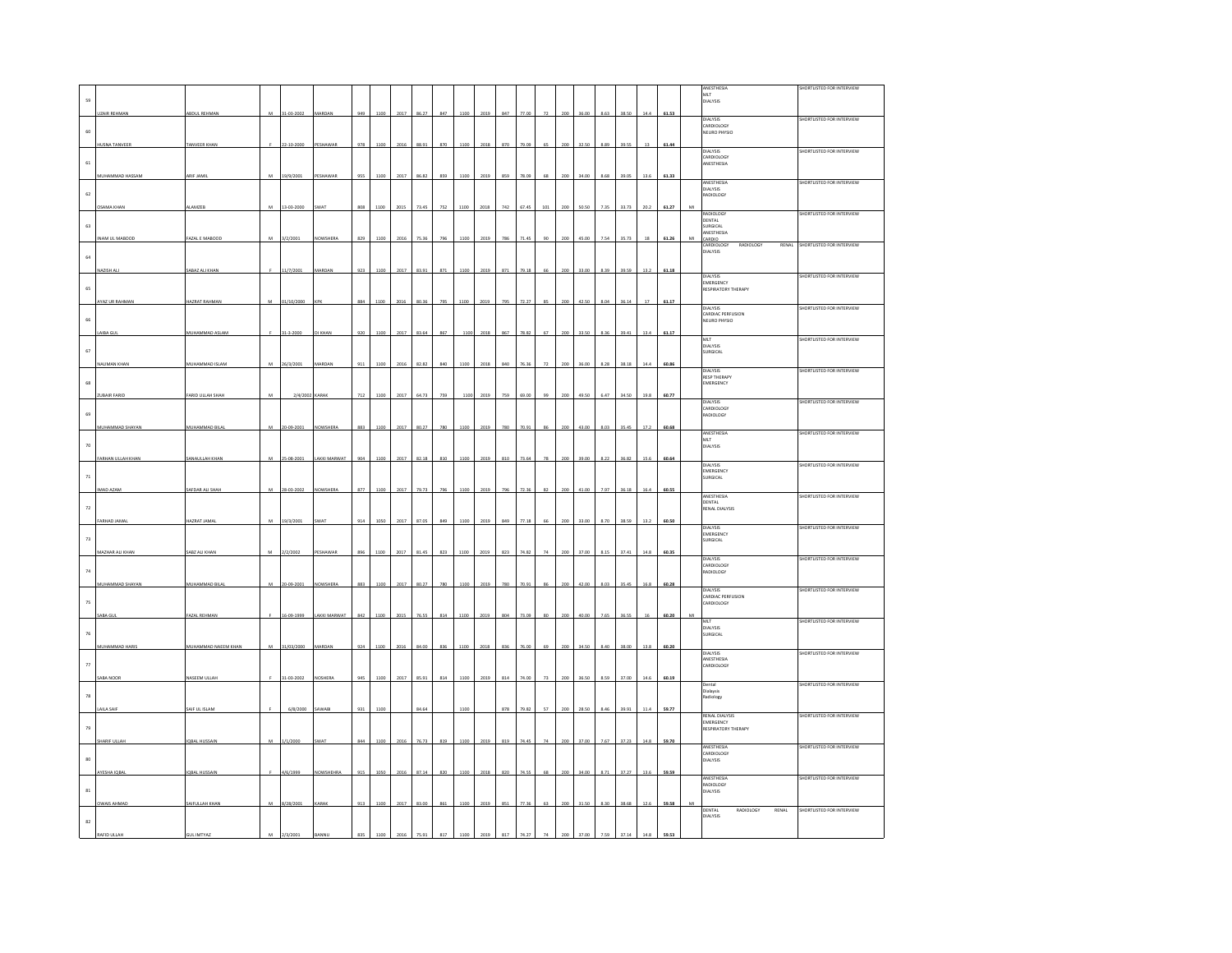|                  |                         |                        |                |                |              |     |      |      |         |     |      |      |     |       |        |         |       |      |       |          |       |    | ANESTHESIA                                                | SHORTLISTED FOR INTERVIEW |
|------------------|-------------------------|------------------------|----------------|----------------|--------------|-----|------|------|---------|-----|------|------|-----|-------|--------|---------|-------|------|-------|----------|-------|----|-----------------------------------------------------------|---------------------------|
| 83               |                         |                        |                |                |              |     |      |      |         |     |      |      |     |       |        |         |       |      |       |          |       |    | RADIOLOGY<br>DIALYSIS                                     |                           |
|                  | WAFA MALIK              | DILAWAR KHAN           |                | 9/20/1999      | DIR LOWER    | 735 | 1100 | 2016 | 66.82   | 846 | 1100 | 2019 | 836 | 76.00 | $74\,$ | 200     | 37.00 | 6.68 | 38.00 | $14.8\,$ | 59.48 | MI | ANESTHESIA<br>DIALYSIS                                    | SHORTLISTED FOR INTERVIEW |
| $^{\rm 84}$      |                         |                        |                |                |              |     |      |      |         |     |      |      |     |       |        |         |       |      |       |          |       |    | DENTAL                                                    |                           |
|                  | <b>CUSH BAKHT SARIR</b> | SARIR AHMED KHAN       |                | 25-03-200      |              | 910 |      |      |         | 27  |      | 2019 |     |       |        |         |       |      | 39.82 | 112      | 59.29 |    | <b>RENAL DIALYSIS</b>                                     | SHORTLISTED FOR INTERVIEW |
| $85\,$           |                         |                        |                |                |              |     |      |      |         |     |      |      |     |       |        |         |       |      |       |          |       |    | CARDICAC PERFUSION<br>EMERGENCY                           |                           |
|                  | <b>SULTAN SHAH</b>      | RAHEEM SHAH            | M              | 2/1/2001       | WA           |     |      |      |         |     |      | 201  |     |       |        |         |       |      |       |          | 59.2  |    | MIT<br>DIALYSIS                                           | SHORTLISTED FOR INTERVIEW |
| $86\,$           |                         | FAROOQ JAI             | M              |                | BAJOUR       | 881 | 1100 |      |         |     |      | 2019 | 83  | 76.0  |        |         | 33.00 | 8.01 | 38.00 | 13.2     | 59.2  |    | <b>RESP THERAPY</b>                                       |                           |
|                  | REHMAT ULLAH            |                        |                | 1/2/2002       |              |     |      |      |         |     |      |      |     |       |        |         |       |      |       |          |       |    | DIALYSIS<br>CARDIAC PERFUSION<br>RESPIRATORY THERAPY& ICU | SHORTLISTED FOR INTERVIEW |
| $^{\rm 87}$      | ABDUR REHMAN            | PAN GUL                | м              | 1/4/2000       | CHYBER       | 843 | 1100 |      |         |     |      | 2018 | 82  |       |        |         |       |      |       |          | 59.12 |    |                                                           |                           |
| $^{\rm 88}$      |                         |                        |                |                |              |     |      |      |         |     |      |      |     |       |        |         |       |      |       |          |       |    | <b>DIALYSIS</b><br>EMERGENCY<br>RESPIRATORY THERAPY       | SHORTLISTED FOR INTERVIEW |
|                  | VAJAHAT ULLA            | AKBAR KHAI             | M              | 10/1/2001      | <b>RAKZA</b> | 852 | 1050 | 201  |         | 832 | 1100 | 2019 | 832 | 75.64 |        |         | 32.5  |      | 37.82 |          | 58.93 |    | ANESTHESIA<br>CARDIOLOG                                   |                           |
| 89               |                         |                        |                |                |              |     |      |      |         |     |      |      |     |       |        |         |       |      |       |          |       |    | DIALYSIS<br><b>RESP THERAPY</b>                           | SHORTLISTED FOR INTERVIEW |
|                  | <b>NDER AYAZ</b>        | AAYAZ                  |                | 1/2001         | ARDA         | 914 | 100  |      |         |     |      | 2019 | 788 |       |        |         |       |      |       | 14.8     | 58.93 |    | ANESTHESIA                                                | SHORTLISTED FOR INTERVIEW |
| 90               |                         |                        |                |                |              |     |      |      |         |     |      |      |     |       |        |         |       |      |       |          |       |    | MLT<br><b>DIALYSIS</b>                                    |                           |
|                  | <b>AWAIS AKHTAF</b>     | MURAD AL               | M              | 1/12/1999      | WAE          | 895 | 1100 | 2016 | 81.3    | 831 | 1100 | 2019 | 83  | 75.5  |        |         | 32.5  | 8.1  | 37.77 |          | 58.91 |    | DIALYSIS                                                  | SHORTLISTED FOR INTERVIEW |
| $\mathfrak{g}_1$ |                         |                        |                |                |              |     |      |      |         |     |      |      |     |       |        |         |       |      |       |          |       |    | EMEREGNCY<br>URGICAL                                      |                           |
|                  | KASHIF AHMAD            | AQIL MUHAMMAD          | M              | 1/6/2000       |              | 859 | 1100 | 2016 | 78.09   | 825 | 1100 | 2018 | 815 | 74.09 |        |         | 35.00 | 7.81 | 37.05 |          | 58.8  |    | MLT                                                       | SHORTLISTED FOR INTERVIEW |
| $\mathsf{92}$    |                         |                        |                |                |              |     |      |      |         |     |      |      |     |       |        |         |       |      |       |          |       |    | <b>DIALYSIS</b><br>NEURO PHYSIO                           |                           |
|                  | ASAD ULLAH              | SHAHOOD KHAN           | M              | 3/2/2001       | BAJOUR       | 805 | 1100 | 2016 | 73.18   | 738 | 1100 | 2019 | 728 | 66.18 | 92     | 200     | 46.00 | 7.32 | 33.09 | 18.4     | 58.81 |    | ANESTHESIA                                                | SHORTLISTED FOR INTERVIEW |
| $93\,$           |                         |                        |                |                |              |     |      |      |         |     |      |      |     |       |        |         |       |      |       |          |       |    | DIALYSIS<br><b>RESP THERAPY</b>                           |                           |
|                  | MUHAMMAD UMAIR          | MUHAMMAD ZAHID KHAN    | M              | 22-08-2001     | BATTAGRAM    | 914 | 1100 | 2017 | 83.09   | 864 | 1100 | 2019 | 864 | 78.55 | 55     | $200 -$ | 27.50 | 8.31 | 39.27 | 11       | 58.58 |    | DIALYSISI<br>CARDIOLOGY                                   | SHORTLISTED FOR INTERVIEW |
| $\mathsf{94}$    |                         |                        |                |                |              |     |      |      |         |     |      |      |     |       |        |         |       |      |       |          |       |    | NEUROPHYSIOLOGY                                           |                           |
|                  | SAYYEDA LAIBA BUKHAR    | SAID FAYYAZ ALI SHA    |                | /1/2000        |              |     |      |      |         |     |      | 2017 |     |       |        |         |       |      |       |          | 58.57 |    | MLT<br>DIALYSIS                                           | SHORTLISTED FOR INTERVIEW |
| 95               | <b>OWAIS KHAN</b>       | <b>GOHAR AL</b>        | M              | 19/09/1999     | MARDAN       | 856 | 1100 | 2016 | 77.83   | 825 | 1100 | 2018 | 825 | 75.00 | 66     |         | 33.00 | 7.78 | 37.50 | 13.2     | 58.4  |    | CARD PERF                                                 |                           |
| 96               |                         |                        |                |                |              |     |      |      |         |     |      |      |     |       |        |         |       |      |       |          |       |    | RENAL DIALYSIS<br>RESPIRATORY THERAPY & ICU<br>SURGICAL   | SHORTLISTED FOR INTERVIEW |
|                  | <b>HUJAAT UR REHMAN</b> | SADIQ UR REHMAN        |                | 4/02/2002      | ARA          |     |      |      |         |     |      | 2019 |     |       |        |         |       |      |       |          | 58.4  |    |                                                           |                           |
| 97               |                         |                        |                |                |              |     |      |      |         |     |      |      |     |       |        |         |       |      |       |          |       |    | ANESTHESIA<br>CARDIOLOGY<br>DIALYSIS                      | SHORTLISTED FOR INTERVIEW |
|                  | MUHAMMAD SHAKOOR        | <b>QADAR MAND</b>      | M              | 4/7/2001       | SWAT         | 847 | 1100 | 2017 | 77.00   | 863 | 1100 | 2019 | 863 | 78.4  |        |         |       |      | 39.23 | 11.4     | 58.33 |    | MIT                                                       | SHORTLISTED FOR INTERVIEW |
| $^{98}\,$        |                         |                        |                |                |              |     |      |      |         |     |      |      |     |       |        |         |       |      |       |          |       |    | <b>RENAL DIALYSIS</b><br>CARDIOLOGY                       |                           |
|                  | <b>NEHAL AHMAD</b>      | <b>GHAFOOF</b>         | M              | 10/4/2000      | MALAKAND     | 869 |      |      |         |     |      | 2018 |     |       |        |         |       |      |       |          | 58.2  |    |                                                           | SHORTLISTED FOR INTERVIEW |
| $99$             |                         |                        |                |                |              |     |      |      |         |     |      |      |     |       |        |         |       |      |       |          |       |    |                                                           |                           |
|                  | <b>MAD SHAH</b>         | <b>AVAID SHA</b>       |                | $5 - 03 - 200$ | WAE          |     |      |      |         |     |      | 2019 | 85  |       |        |         |       |      |       |          | 58.2  |    | ANESTHESIA                                                | SHORTLISTED FOR INTERVIEW |
| 100              |                         |                        |                |                |              |     |      |      |         |     |      |      |     |       |        |         |       |      |       |          |       |    | DIALYSIS<br>SURGICAL                                      |                           |
|                  | MUHAMMAD BASHIR         | SABIR KHAN             | M              | 15-06-2001     | PESHAWAR     | 968 | 1100 |      | 88.0    | 839 |      | 2019 | 839 |       |        |         | 28.00 | 8.81 | 38.14 |          | 58.1  |    | DIALYSIS<br>DENTAL                                        | ON WAITING                |
| $101$            |                         |                        |                |                |              |     |      |      |         |     |      |      |     |       |        |         |       |      |       |          |       |    | <b>JRGICAL</b>                                            |                           |
|                  | <b>HASNAIN RAZIO</b>    | FAZAL RAZIO            | M              | 4/4/2000       | WA1          | 891 | 1100 | 2017 | 81.00   | 831 | 1100 | 2019 | 83  | 75.5  |        |         | 30.50 | 8.10 | 37.77 | 12.2     | 58.07 |    | <b>DIALYSIS</b>                                           | ON WAITING                |
| 102              | IMAD UD DIN             | <b>IFTIKHAR UD DIN</b> |                | 24-04-2000     | PESHAWAR     | 977 | 1100 | 2017 | 88.82   | 807 | 1100 | 2019 | 807 |       |        |         |       | 8.88 | 36.68 | 12.2     | 57.76 |    |                                                           |                           |
|                  |                         |                        | M              |                |              |     |      |      |         |     |      |      |     | 73.36 |        |         | 30.50 |      |       |          |       |    | MLT<br>DIALYSIS                                           | ON WAITING                |
| $103\,$          | AZLIMAUL                | MUHAMMAD NAWAS         | $\overline{M}$ | 31-3-2001      |              |     |      |      |         |     |      | 201  |     |       |        |         |       |      |       |          | 57.5  |    | EMERGENCY                                                 |                           |
| 104              |                         |                        |                |                |              |     |      |      |         |     |      |      |     |       |        |         |       |      |       |          |       |    | <b>DIALYSIS</b><br>EMERGENCY                              | ON WAITING                |
|                  | <b>LARAIB MUSKAN</b>    | WAHEED MURAD           |                | 16-04-2001     | PESHAWAF     | 890 | 1100 | 2017 | 80.9    | 803 | 1100 | 2019 | 80  | 73.1  |        |         | 32.00 | 8.09 | 36.59 | 12.8     | 57.48 |    | NEURO PHSIO                                               |                           |
| 105              |                         |                        |                |                |              |     |      |      |         |     |      |      |     |       |        |         |       |      |       |          |       |    | MLT<br><b>DIALYSIS</b><br>EMERGENCY                       | ON WAITING                |
|                  | KOMAL KHALIL            | KHALIL UR REHMAN       |                | 5/1/2000       | PESHAWAR     | 820 | 1100 |      | 74,5455 | 808 | 1100 | 2018 | 808 | 73.45 |        |         | 33.00 | 7.45 | 36.73 | 13.2     | 57.38 |    |                                                           |                           |
| 106              |                         |                        |                |                |              |     |      |      |         |     |      |      |     |       |        |         |       |      |       |          |       |    | DIALYSIS<br>RADIOLOGY<br>NEUROPHYSIOLOGY                  | ON WAITING                |
|                  | AFIR ULLAH KH           |                        |                |                |              |     |      |      |         |     |      |      |     |       |        |         |       |      |       |          |       |    |                                                           |                           |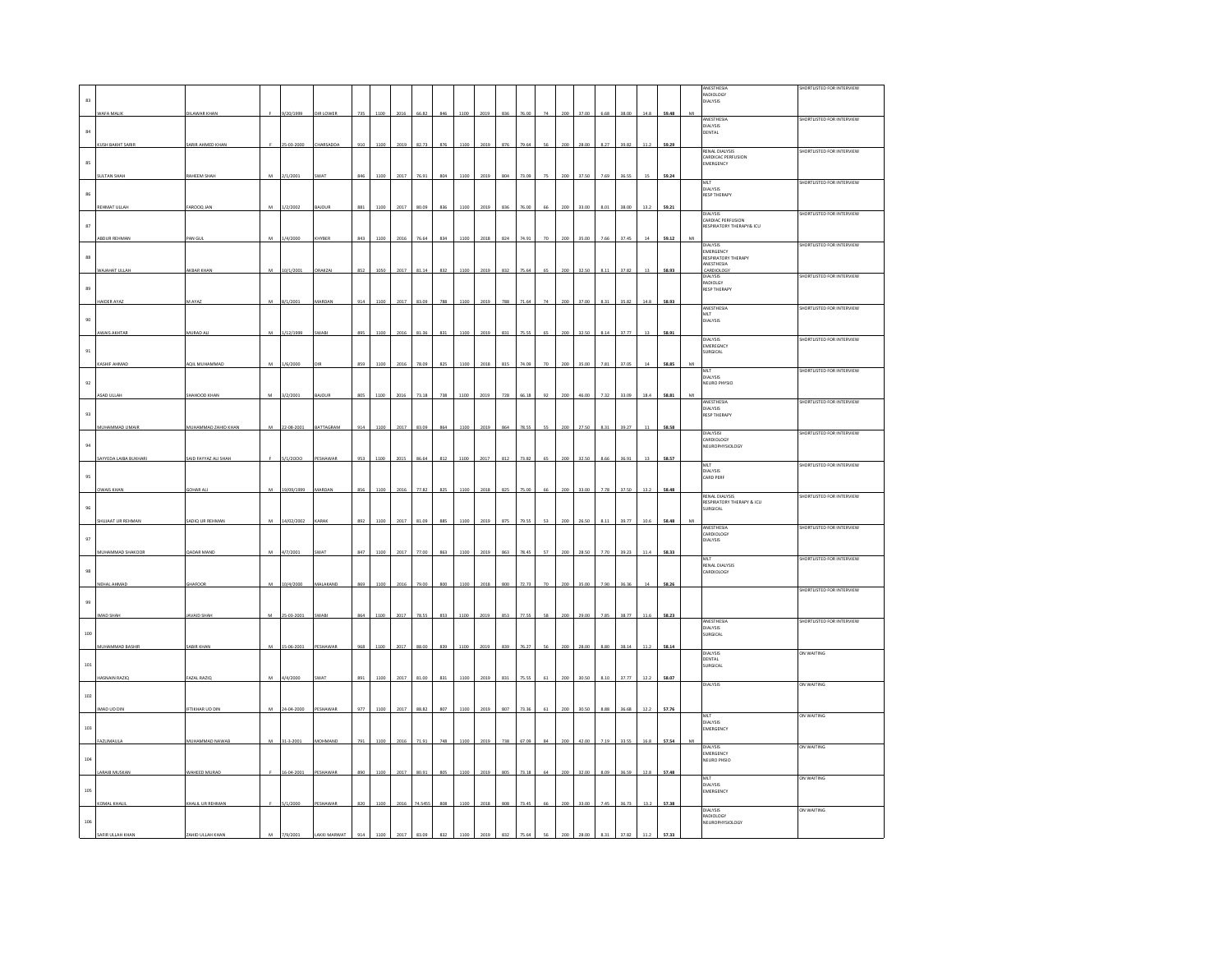|              |                      |                      |           |            |                 |     |      |      |       |             |      |      |     |       |    |     |       |      |       |          |       | ANESTHESIA<br><b>DIALYSIS</b><br>DIALYSIS<br>SURGICAL | ON WAITING |
|--------------|----------------------|----------------------|-----------|------------|-----------------|-----|------|------|-------|-------------|------|------|-----|-------|----|-----|-------|------|-------|----------|-------|-------------------------------------------------------|------------|
| 107          | ASIM ULLAH           | SHAH JEHAN           | м         | 1/7/2000   | PESHAWAR        | 901 | 1100 | 2017 | 81.91 | 820         | 1100 | 2019 | 820 | 74.55 | 59 | 200 | 29.50 | 8.19 | 37.27 | $11.8\,$ | 57.26 |                                                       |            |
|              |                      |                      |           |            |                 |     |      |      |       |             |      |      |     |       |    |     |       |      |       |          |       | <b>RENAL DIALYSIS</b><br>EMERGENCY                    | ON WAITING |
| $108\,$      |                      |                      |           |            |                 |     |      |      |       |             |      |      |     |       |    |     |       |      | 37.14 |          |       | SURGICAL                                              |            |
|              | MUHAMMAD FAIZAN      | ABDUL SAMA           | M         | 13/8/2000  | AWAB            | 901 | 1050 | 2016 | 85.81 | 817         | 1100 | 2018 | 817 | 74.27 | 57 | 200 | 28.50 | 8.58 |       | 11.4     | 57.12 | ANESTHESIA<br><b>DIALYSIS</b>                         | ON WAITING |
| 109          |                      |                      |           |            |                 |     |      |      |       |             |      |      |     |       |    |     |       |      |       |          |       | <b>EMERGENCY</b>                                      |            |
|              | SHAH SAWAR           | MANZOOF              | ${\bf M}$ | 10/3/2001  | PESHAWAR        | 945 | 1100 | 2017 | 85.91 | 825         | 1100 | 2019 | 825 | 75.00 | 52 | 200 | 26.00 | 8.59 | 37.50 | 10.4     | 56.49 |                                                       | ON WAITING |
| $_{\rm 110}$ |                      |                      |           |            |                 |     |      |      |       |             |      |      |     |       |    |     |       |      |       |          |       |                                                       |            |
|              | ADAF FARA            | SARFARAZ KHAI        |           | 13-08-2001 | PESHAWAI        | 884 | 1100 | 2017 | 80.36 | 79          | 1100 | 201  |     |       | 61 |     | 30.5  | 8.04 | 36.14 |          | 56.3  |                                                       | ON WAITING |
| $111\,$      |                      |                      |           |            |                 |     |      |      |       |             |      |      |     |       |    |     |       |      |       |          |       |                                                       |            |
|              | <b>HIRA IMTIA2</b>   | IMTIAZ AL            |           | 10/4/2000  | SWAE            | 855 | 110  | 2016 | 77.73 | 852         | 1100 | 2018 | 852 | 77.4  | 49 |     | 245   | 7.77 | 38.73 | 9.8      | 56.30 | <b>DIAIVSIS</b><br>MERGENCY                           | ON WAITING |
| $112\,$      |                      |                      |           |            |                 |     |      |      |       |             |      |      |     |       |    |     |       |      |       |          |       | URGICAL                                               |            |
|              | HARRIS DANIE         | MUHAMMAD TARIQ       | M         | 17-09-2002 | BANNU           | 770 | 1100 | 2017 | 70.00 | 791         | 1100 | 2019 | 791 | 71.9  | 66 |     | 33.00 | 7.00 | 35.95 | 13.2     | 56.1  | EMERGENCY<br>RENAL DIALYSIS                           | ON WAITING |
| $113\,$      |                      |                      |           |            |                 |     |      |      |       |             |      |      |     |       |    |     |       |      |       |          |       | <b>NEUROPHYSIOLOGY</b>                                |            |
|              | MUHAMMAD UMAR        | DRASTA KHAN          | м         | 4/1/2001   | HYBER           | 751 | 1050 | 2017 | 71.52 | <b>FASS</b> | 1100 | 2019 |     |       | 93 |     |       |      | 30.36 | 18.6     | 56.12 | MLT                                                   | ON WAITING |
| $^{\rm 114}$ |                      |                      |           |            |                 |     |      |      |       |             |      |      |     |       |    |     |       |      |       |          |       | ANESTHESIA<br>DIALYSIS                                |            |
|              | <b>SUMBAL SYED</b>   | NADIR SHAH           |           | 10/4/1999  | BAJOUR          | 881 | 1100 | 2015 | 80.09 | 820         | 1100 | 2017 |     | 73.6  | 56 | 200 | 28.00 | 8.01 | 36.82 | 11.2     | 56.03 | DIALYSIS                                              | ON WAITING |
| 115          |                      |                      |           |            |                 |     |      |      |       |             |      |      |     |       |    |     |       |      |       |          |       | CARDIAC PERFUSION<br><b>RESP THERAPY</b>              |            |
|              | MUHAMMAD SOHAI       | GHAZI MARJAN         | M         | 3/3/2000   | CARAK           | 826 | 1100 | 2016 | 75.09 | 856         | 1100 | 2018 | 856 | 77.87 | 48 | zn  | 24.00 | 7.51 | 38.91 | 9.6      | 56.02 | CARDIOLOGY<br>DIALYSIS<br>SURGICAL<br>RENAL           | ON WAITING |
| $_{\rm 116}$ |                      |                      |           |            |                 |     |      |      |       |             |      |      |     |       |    |     |       |      |       |          |       |                                                       |            |
|              | MUHAMMAD HARIS       | ZULFIQAR ALI         | M         | 25/01/2001 | PESH            | 829 | 1100 | 2017 | 75.36 | $801\,$     | 1100 | 2019 | 801 | 72.82 | 60 | 200 | 30.00 | 7.54 | 36.41 | 12       | 55.95 | DIALYSIS                                              | ON WAITING |
| $_{\rm 117}$ |                      |                      |           |            |                 |     |      |      |       |             |      |      |     |       |    |     |       |      |       |          |       | CARDIOLOGY<br>NEURO PHYSIO                            |            |
|              | <b>TTA UR REHMAN</b> | CHANZAD              |           | $02 - 200$ | <b>HAKANI</b>   |     |      |      |       |             | 110  |      |     |       | 66 |     |       |      | 34.59 |          | 55.87 | DIALYSIS                                              | ON WAITING |
| $^{\rm 118}$ |                      |                      |           |            |                 |     |      |      |       |             |      |      |     |       |    |     |       |      |       |          |       | RADIOLOGY<br>DENTAL                                   |            |
|              | MUHAMMAD UMAIR KHAN  | MUHAMMAD SHOIE       |           | 5/5/2000   | FATA            | 883 | 1100 |      | 80.27 |             | 1100 |      |     |       | 60 |     | 30.00 | 8.02 | 35.73 |          | 55.75 | CARIOLOGY<br><b>RESP THERAPY</b><br>NEURO PHYSIO      |            |
|              |                      |                      |           |            |                 |     |      |      |       |             |      |      |     |       |    |     |       |      |       |          |       | DIALYSIS<br><b>EMERGENCY</b>                          | ON WAITING |
| 119          |                      |                      |           |            |                 |     |      |      |       |             |      |      |     |       |    |     |       |      | 36.50 |          |       | SURGICAL                                              |            |
|              |                      |                      |           |            |                 |     |      |      |       |             |      |      |     |       |    |     |       |      |       |          |       |                                                       |            |
|              | VAQAS KHAM           | BACHA ZER KHA        | м         | 6/4/1998   |                 |     |      |      |       |             | 110  | 201  |     |       | 57 |     |       |      |       |          | 55.74 |                                                       | ON WAITING |
| 120          |                      |                      |           |            |                 |     |      |      |       |             |      |      |     |       |    |     |       |      |       |          |       |                                                       |            |
|              | <b>HAYAT HUSSAIN</b> | MASHO KHE            | M         | 13-03-2001 | ATA             | 759 | 1100 | 2017 | 69.00 | 658         | 1100 | 2019 | 658 | 59.8  | 94 | 200 | 47.00 | 6.90 | 29.91 | 18.8     | 55.61 | SURGICAL                                              | ON WAITING |
| $121\,$      |                      |                      |           |            |                 |     |      |      |       |             |      |      |     |       |    |     |       |      |       |          |       | ANESTHESIA<br>DIALYSIS                                |            |
|              | MUHAMMAD AWAIS       | KHAISTA GUI          | M         | 31-03-2002 | <b>VOWSHERA</b> | 761 | 1100 | 2017 | 69.18 | 736         | 1100 | 2019 | 736 | 66.93 | 76 | 201 | 38.00 | 6.92 | 33.45 | 15.2     | 55.57 | RENAL DIALYSIS NEUROPHYSIOLOGY                        | ON WAITING |
| $122\,$      |                      |                      |           |            |                 |     |      |      |       |             |      |      |     |       |    |     |       |      |       |          |       | <b>RESPIRATORY THERAPY</b>                            |            |
|              | <b>ULIMAN KHAN</b>   | MUHAMMAD NAWAB       | м         | 31/3/2001  | <b>NUMAN</b>    |     |      |      |       |             | 110  |      |     |       | 87 |     |       |      | 31.00 | 17.4     | 55.55 | ANESTHESIA                                            | ON WAITING |
| $123\,$      |                      |                      |           |            |                 |     |      |      |       |             |      |      |     |       |    |     |       |      |       |          |       | RADIOLOGY<br>DIALYSIS                                 |            |
|              | RAHIM ULLAH          | ABDUL JALI           | M         | 2/20/2001  | KHYBER          | 865 | 1100 | 2017 | 78.64 | 798         | 1100 | 2019 | 798 | 72.5  | 57 | 200 | 28.50 | 7.86 | 36.27 | 11.4     | 55.54 | NEURO PHYSIO                                          | ON WAITING |
| $124\,$      |                      |                      |           |            |                 |     |      |      |       |             |      |      |     |       |    |     |       |      |       |          |       | DIALYSIS<br>EMERGENCY                                 |            |
|              | <b>JASSAN WAHAI</b>  | ABDUL WAHA           | M         | 2/4/2002   | <b>MNI</b>      | 839 | 1100 | 2017 | 76.27 | 790         | 1100 | 2019 | 790 | 71.82 | 60 | 200 | 30.00 | 7.63 | 35.91 | 12       | 55.54 | MIT                                                   | ON WAITING |
| 125          |                      |                      |           |            |                 |     |      |      |       |             |      |      |     |       |    |     |       |      |       |          |       | <b>RENAL DIALYSIS</b><br>DENTAL<br>RADIOLOGY          |            |
|              | NOUMAN KHAN          | AKRAM KHAN           | M         | 1/8/2000   | SWAT            | 857 | 1100 | 2017 | 77.91 | 792         | 1100 | 2019 | 792 | 72.00 | 58 | 200 | 29.00 | 7.79 | 36.00 | 11.6     | 55.39 | CARDIOLOGY<br>DIALYSIS                                | ON WAITING |
| $126\,$      |                      |                      |           |            |                 |     |      |      |       |             |      |      |     |       |    |     |       |      |       |          |       | CARDIAC PERFUSION<br>RADIOLOGY                        |            |
|              | AVERIA AFRIDI        | <b>FAREEDON KHAN</b> |           | 15/3/2001  | WA1             | 900 | 1100 | 2017 | 81.82 | 819         | 1100 | 2019 | 819 | 74.45 | 49 | 200 | 24.50 | 8.18 | 37.23 | 9.8      | 55.21 | <b>RENAL DIALYSIS</b>                                 | ON WAITING |
| $127\,$      |                      |                      |           |            |                 |     |      |      |       |             |      |      |     |       |    |     |       |      |       |          |       | EMERGENCY<br>SURGICAL                                 |            |
|              | MUHAMMAD DANYAL      | MUHAMMAD NAMI        | M         | 21/7/2001  | MARDAN          | 847 | 1100 | 2017 | 77.00 |             | 110  |      |     |       |    |     |       |      | 35.4  |          | 55.1  | RADIOLOGY                                             | ON WAITING |
| 128          |                      |                      |           |            |                 |     |      |      |       |             |      |      |     |       |    |     |       |      |       |          |       | DIALYSIS<br>CARDIOLOGY                                |            |
|              | SALMAN AHMAD         | FAZAL MUHAMMAD       | M         | 16-07-2001 | SWAT            | 822 | 1100 | 2017 | 74.73 | 801         | 1100 | 2019 | 801 | 72.8  | 56 |     | 28.00 | 7.47 | 36.41 | 11       | 55.0  | ANESTHESIA                                            | ON WAITING |
| $129\,$      |                      |                      |           |            |                 |     |      |      |       |             |      |      |     |       |    |     |       |      |       |          |       | <b>EMERGENCY</b><br>DIALYSIS                          |            |
|              | ZARNAB SHAFAT        | SHAFAT HUSSAIN       |           | 9/8/2001   | PESHAWAR        | 916 | 1100 | 2017 | 83.27 | 821         | 1100 | 2019 | 821 | 74.64 | 47 | 200 | 23.50 | 8.33 | 37.32 | 9.4      | 55.05 |                                                       |            |
| 130          |                      |                      |           |            |                 |     |      |      |       |             |      |      |     |       |    |     |       |      |       |          |       | RENAL DIALYSIS<br>EMERGENCY<br>SURGICAL               | ON WAITING |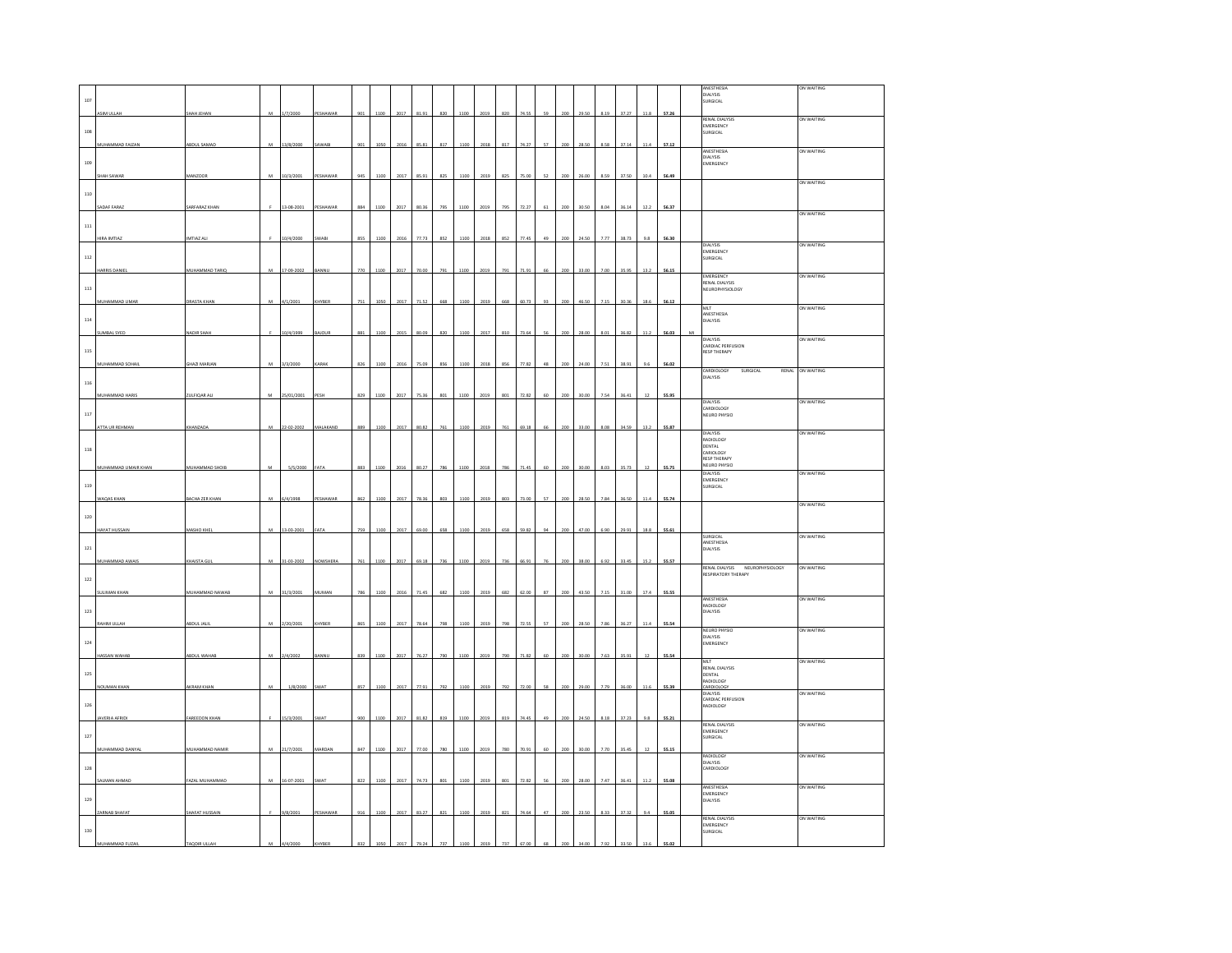|              |                       |                        |   |                |                  |     |      |      |       |     |      |      |     |       |    |     |       |      |       |        |       | <b>DIALYSIS</b>                                         | ON WAITING |
|--------------|-----------------------|------------------------|---|----------------|------------------|-----|------|------|-------|-----|------|------|-----|-------|----|-----|-------|------|-------|--------|-------|---------------------------------------------------------|------------|
| 131          |                       |                        |   |                |                  |     |      |      |       |     |      |      |     |       |    |     |       |      |       |        |       | EMERGENCY<br>SURGICAL                                   |            |
|              | AMAD KHAN             | NOOR KHAN              | M | 17-03-2002     | <b>CHARSADDA</b> | 916 | 1100 | 2017 | 83.27 | 805 | 1100 | 2019 | 805 | 73.18 | 50 | 200 | 25.00 | 8.33 | 36.59 | $10\,$ | 54.92 |                                                         | ON WAITING |
| $132\,$      |                       |                        |   |                |                  |     |      |      |       |     |      |      |     |       |    |     |       |      |       |        |       | DIALYSIS<br>EMERGENCY<br>NEURO PHSIO                    |            |
|              | <b>JASR LILLAR</b>    | UMA KHA                | M | 12/1/2002      |                  | 676 |      |      |       |     | 1100 | 201  |     | 70 q  |    |     |       |      |       |        | 54.80 |                                                         |            |
|              |                       |                        |   |                |                  |     |      |      |       |     |      |      |     |       |    |     |       |      |       |        |       | ANESTHESIA<br><b>DIALYSIS</b>                           | ON WAITING |
| 133          |                       |                        |   |                |                  |     |      |      |       |     |      |      |     |       |    |     |       |      |       |        |       | CARDIOLOGY                                              |            |
|              | MANSOOR ALI MOHMAND   | YAQUB KHAN             | M | 15-06-200      |                  |     | 110  | 2017 | 78.91 | 783 | 1100 | 201  | 783 | 1.1   |    |     |       |      |       |        | 54.4  | SURGICAL<br>RENAL DIALYSIS                              | ON WAITING |
| 134          |                       |                        |   |                |                  |     |      |      |       |     |      |      |     |       |    |     |       |      |       |        |       | RESPIRATORY THERAPY                                     |            |
|              | SADIQ UREHMAN         | ABDUL KHALIC           | M | 18-4-1999      | <b>HATRAI</b>    | 675 | 1100 | 2016 | 61.36 | 718 | 1100 | 2018 | 718 | 65.27 | 70 | zor | 39.0  | 6.14 | 32.64 | 15     | 54.37 |                                                         |            |
|              |                       |                        |   |                |                  |     |      |      |       |     |      |      |     |       |    |     |       |      |       |        |       | DIALYSIS<br>EMERGENCY<br>RESP THERAPY                   | ON WAITING |
| 135          |                       |                        |   |                |                  |     |      |      |       |     |      |      |     |       |    |     |       |      |       |        |       |                                                         |            |
|              | MUAHMMAD SHAHZAD KHAN | MUHAMMAD ZAHID KHAN    | M | 1/10/2000      | NOWSHERA         | 924 | 1100 | 2017 | 84.00 | 712 | 1100 | 2019 | 712 | 64.73 |    | 200 | 34.00 | 8.40 | 32.3  | 13.6   | 54.3  | <b>DIALYSIS</b>                                         | ON WAITING |
| 136          |                       |                        |   |                |                  |     |      |      |       |     |      |      |     |       |    |     |       |      |       |        |       | SURGICAL<br>NEUROPHYSIOLOGY                             |            |
|              | MIR RAZA              | SIKANDAR ALI SHAH      | M | 28-08-2000     | <b>ESHAWAR</b>   | 838 | 1100 | 2017 | 76.18 | 682 | 1100 | 2019 | 682 | 62.00 | 78 | 200 | 39.00 | 7.62 | 31.00 | 15.6   | 54.22 |                                                         |            |
| 137          |                       |                        |   |                |                  |     |      |      |       |     |      |      |     |       |    |     |       |      |       |        |       | DIALYSIS<br>CARD PERFUSION<br>CARDIOLOGY                | ON WAITING |
|              |                       | <b>SUL FARAZ AHMAD</b> |   | $-01 - 2001$   | ARIPUR           | 853 | 1100 | 2016 | 77.55 | 782 | 1100 | 2018 | 782 |       |    |     |       |      |       | 10.8   |       |                                                         |            |
|              | HANZEY GU             |                        |   |                |                  |     |      |      |       |     |      |      |     |       |    |     |       |      |       |        | 54.10 | DIALYSIS<br>RADIOLOGY                                   | ON WAITING |
| 138          |                       |                        |   |                |                  |     |      |      |       |     |      |      |     |       |    |     |       |      |       |        |       | NEUROPHYSIOLOGY                                         |            |
|              | AQSA BIBI             | ZAHID RAZA             |   | 1/1/2000       | <b>ESHAWAR</b>   | 811 | 1100 | 2017 | 73.73 | 758 | 1100 | 2019 | 758 | 68.91 | 61 | 200 | 30.50 | 7.37 | 34.45 | 12.2   | 54.03 |                                                         | ON WAITING |
| 139          |                       |                        |   |                |                  |     |      |      |       |     |      |      |     |       |    |     |       |      |       |        |       | RENAL DIALYSIS<br>RESPIRATORY THERAPY & ICU<br>SURGICAL |            |
|              | KAREEM ULLAH          | ZAIT ULLAH             | м | 20/3/2003      | <b>UNNL</b>      | 867 | 1100 | 2017 | 78.82 | 798 | 1100 | 2019 | 798 | 72.55 | 48 | 200 | 24.00 | 7.88 | 36.27 | 9.6    | 53.75 |                                                         |            |
|              |                       |                        |   |                |                  |     |      |      |       |     |      |      |     |       |    |     |       |      |       |        |       | <b>DIALYSIS</b><br>EMERGENCY                            | ON WAITING |
| 140          |                       |                        |   |                |                  |     |      |      |       |     |      |      |     |       |    |     |       |      |       |        |       | <b>RESP THERAPY</b>                                     |            |
|              | SAJID RAZA            | MUHAMMAD SHAHID        | М | 1/5/2001 KARAK |                  | 856 | 1100 | 2017 | 77.82 | 791 | 1100 | 2019 | 791 | 71.91 | 50 | 200 | 25.00 | 7.78 | 35.95 | 10     | 53.74 | <b>RENAL DIALYSIS</b>                                   | ON WAITING |
| $_{\rm 141}$ |                       |                        |   |                |                  |     |      |      |       |     |      |      |     |       |    |     |       |      |       |        |       | SURGICAL<br><b>EMERGENCY</b>                            |            |
|              | SAID NAZIR            | SAID WAZIF             | M | 10/9/2001      | URRUM            | 694 | 1100 | 2017 | 63.09 | 777 | 1100 | 2019 | 777 | 70.64 | 60 | 200 | 30.00 | 6.31 | 35.32 | 12     | 53.63 |                                                         |            |
|              |                       |                        |   |                |                  |     |      |      |       |     |      |      |     |       |    |     |       |      |       |        |       | ANESTHESIA<br><b>DIALYSIS</b>                           | ON WAITING |
| $142\,$      |                       |                        |   |                |                  |     |      |      |       |     |      |      |     |       |    |     |       |      |       |        |       | EMERGENCY                                               |            |
|              | MUHAMMAD AWAIS        | SAID AZEEN             |   | 30-05-200      | <b>AARDA</b>     | 881 | 110  | 2017 | 80.09 | 763 | 1100 | 2019 | 753 | 68.4  |    | 20  |       |      | 34.2  | 11.3   | 53.4  | <b>DIALYSIS</b>                                         | ON WAITING |
| 143          |                       |                        |   |                |                  |     |      |      |       |     |      |      |     |       |    |     |       |      |       |        |       | EMERGENCY<br><b>RESP THERAPY</b>                        |            |
|              | <b>IKRAM ULLAH</b>    | <b>FAZAL E RAE</b>     | M | 26-09-2000     | PESHAWAE         | 780 |      | 2016 | 70.91 | 725 | 1100 | 2018 | 729 | 66 Z  | 66 |     | 33.00 | 7.05 | 33.14 | 13.2   | 53.43 | DIALYSIS                                                | ON WAITING |
| 144          |                       |                        |   |                |                  |     |      |      |       |     |      |      |     |       |    |     |       |      |       |        |       | EMERGENCY<br>SURGICAL                                   |            |
|              | SANAULLAH DANISH      | SYED KIRAMAT SHAH      |   | 10/10/2001     | <b>HARSADDA</b>  | 880 | 110  | 201  | 80.00 | 747 | 1100 | 2019 | 747 | 67.9  |    |     |       |      |       |        | 53.35 |                                                         |            |
|              |                       |                        |   |                |                  |     |      |      |       |     |      |      |     |       |    |     |       |      |       |        |       | <b>DIALYSIS</b><br>RESPIRATORY HTERAPY & ICU            | ON WAITING |
| 145          |                       |                        |   |                |                  |     |      |      |       |     |      |      |     |       |    |     |       |      |       |        |       | CARDIAC PERFUSION                                       |            |
|              | <b>HASNAIN AHMAD</b>  | SAJAD AHMAD            | м | 7/1/2000       | ESHAWAR          | 798 | 1100 | 2016 | 72.55 | 706 | 1100 | 2018 | 70  | 64.18 |    | 200 |       |      | 32.0  |        | 53.35 | <b>DIALYSIS</b>                                         | ON WAITING |
| 146          |                       |                        |   |                |                  |     |      |      |       |     |      |      |     |       |    |     |       |      |       |        |       | CARDIOLOGY<br>RADIOLOGY                                 |            |
|              | MUHAMMAD HILAI        | DOST MUHAMMAD          | M | 9/10/1998      | PESHAWAR         | 643 | 110  | 2011 | 58.45 | 701 | 1100 | 2018 |     | 63.7  |    |     | 39.0  |      | 31.8  | 15.6   | 53.33 | EMERGENCY<br>ANESTHESIA<br>EMERGENCY                    |            |
|              |                       |                        |   |                |                  |     |      |      |       |     |      |      |     |       |    |     |       |      |       |        |       | RESPIRATORY THERAPY                                     | ON WAITING |
| $_{\rm 147}$ |                       |                        | M |                |                  | 830 |      |      |       |     |      |      |     |       |    |     |       |      |       |        |       | DIALYSIS                                                |            |
|              | NAEEM ULLAH           | SARWAR KHAN            |   | 1/3/2000       |                  |     | 105  | 201  | 79.05 | 734 | 1100 | 2019 | 72  | 65.8  |    |     | 31.0  |      | 32.9  | 12     | 53.21 | ANESTHESIA<br>DIALYSIS                                  | ON WAITING |
| 148          |                       |                        |   |                |                  |     |      |      |       |     |      |      |     |       |    |     |       |      |       |        |       | <b>RADIOLOGY</b>                                        |            |
|              | MUHAMMAD IBRAHIM      | ZAKIR MUHAMMAD         | M | 1/3/2001       | HARSADDA         | 90' |      |      | 81.91 | 734 | 1100 | 2018 | 734 | 66.7  |    |     |       |      |       | 11     | 53.1  | RENAL DIALYSIS EMERGENCY                                | ON WAITING |
| 149          |                       |                        |   |                |                  |     |      |      |       |     |      |      |     |       |    |     |       |      |       |        |       | <b>RESPIRATORY THERAPY</b>                              |            |
|              | SADAM HUSSIN          | NOOR HUSSIN            | M | 7/4/2000       | <b>JIR LOWER</b> | 717 | 1100 | 2016 | 65.18 | 764 | 1100 | 2019 | 764 | 69.45 | 59 | 200 | 29.50 | 6.52 | 34.73 | 11.8   | 53.05 |                                                         |            |
|              |                       |                        |   |                |                  |     |      |      |       |     |      |      |     |       |    |     |       |      |       |        |       | MLT<br>RADIOLOGY                                        | ON WAITING |
| 150          |                       |                        |   |                |                  |     |      |      |       |     |      |      |     |       |    |     |       |      |       |        |       | <b>DIALYSIS</b>                                         |            |
|              | MUMTAZ ALI            | <b>SULTAN GHANI</b>    | M | 7/3/2001       | <b>UNER</b>      | 813 | 1100 | 2017 | 73.91 | 744 | 1100 | 2019 | 744 | 67.64 | 58 | 200 | 29.00 | 7.39 | 33.82 | 11.6   | 52.81 | RADIOLOGY<br>RESP THERAPY                               | ON WAITING |
| 151          |                       |                        |   |                |                  |     |      |      |       |     |      |      |     |       |    |     |       |      |       |        |       | DIALYSIS                                                |            |
|              | HUMAIRA RAHMAM        | RAHMAN ULLAH           |   | 1.02.200       | <b>JIR LOWEI</b> | 847 |      |      |       | cos | 1100 |      |     |       |    |     |       |      |       |        | 52.7  |                                                         |            |
| 152          |                       |                        |   |                |                  |     |      |      |       |     |      |      |     |       |    |     |       |      |       |        |       | <b>DIALYSIS</b><br><b>RESP THERAPY</b>                  | ON WAITING |
|              |                       | NOOR MUHAMMAD KHAN     |   | 16-02-2001     |                  |     |      |      |       |     |      |      |     |       |    |     |       |      |       |        | 52.65 |                                                         |            |
|              | AHMAD NOOF            |                        | M |                | CARAB            | 928 | 1100 | 2017 | 84.36 | 757 | 1100 | 2019 | 757 | 68.82 | 49 | 200 | 24.5  |      | 34.4  | 9.8    |       | MLT<br>DIALYSIS                                         | ON WAITING |
| 153          |                       |                        |   |                |                  |     |      |      |       |     |      |      |     |       |    |     |       |      |       |        |       | ICU                                                     |            |
|              | NASEEMA NAZ           | <b>DAWAR KHAN</b>      |   | 8/10/1998      | PESHAWAR         | 783 | 1100 | 2016 | 71.18 | 739 | 1100 | 2018 | 729 | 66.27 | 61 | 200 | 30.50 | 712  | 33.14 | 12.2   | 52.45 | DIALYSIS                                                | ON WAITING |
| $154\,$      |                       |                        |   |                |                  |     |      |      |       |     |      |      |     |       |    |     |       |      |       |        |       | EMERGENCY<br>RADIOLOGY                                  |            |
|              |                       |                        |   |                |                  |     |      |      |       |     |      |      |     |       |    |     |       |      |       |        |       |                                                         |            |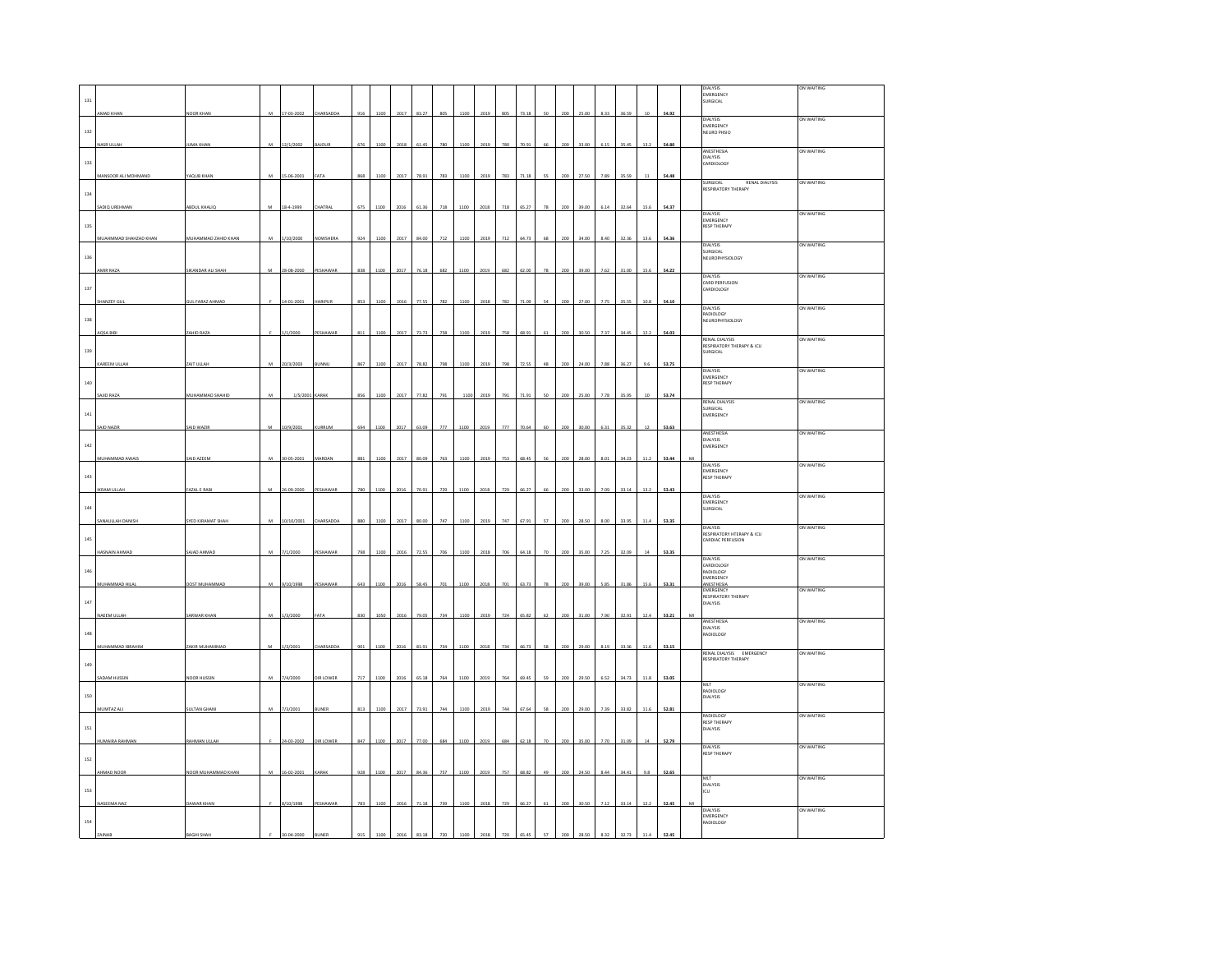|              |                          |                     |                |                  |                  |     |      |      |            |                 |      |                 |     |       |    |     |       |      |              |      |       |   | DIALYSIS                                              | ON WAITING |
|--------------|--------------------------|---------------------|----------------|------------------|------------------|-----|------|------|------------|-----------------|------|-----------------|-----|-------|----|-----|-------|------|--------------|------|-------|---|-------------------------------------------------------|------------|
| 155          |                          |                     |                |                  |                  |     |      |      |            |                 |      |                 |     |       |    |     |       |      |              |      |       |   | CARDIOLOGY<br>DENTAL                                  |            |
|              | MUHAMMAD FAWAD           | KARIMULLAH KHAN     | M              | 25-02-2001       | BANNU            | 784 | 1050 |      | 2017 74.67 | 773             | 1100 | 2019            | 773 | 70.27 | 48 | 200 | 24.00 | 7.47 | 35.14        | 9.6  | 52.20 |   |                                                       |            |
|              |                          |                     |                |                  |                  |     |      |      |            |                 |      |                 |     |       |    |     |       |      |              |      |       |   | DIALYSIS<br>EMERGENCY                                 | ON WAITING |
| 156          |                          |                     |                |                  |                  |     |      |      |            |                 |      |                 |     |       |    |     |       |      |              |      |       |   | <b>RESP THERAPY</b>                                   |            |
|              |                          | NADAR KHA           | $\overline{M}$ | 15-09-200        |                  |     |      |      |            |                 |      |                 |     |       |    |     |       |      |              |      | 52.15 |   | SURGICAL                                              | ON WAITING |
|              |                          |                     |                |                  |                  |     |      |      |            |                 |      |                 |     |       |    |     |       |      |              |      |       |   | DIALYSIS                                              |            |
| 157          |                          |                     |                |                  |                  |     |      |      |            |                 |      |                 |     |       |    |     |       |      |              |      |       |   | NEUROPHYSIOLOGY                                       |            |
|              | HAROON RASHID            | RAHMAN AL           | M              | 02/01/2002       | <b>SWAT</b>      | 833 |      | 201  | 75.7       | 73              | 110  | 2019            | 738 |       |    |     | 27.   | 7.57 | 33.55        | 10.8 | 51.92 |   | <b>DIALYSIS</b>                                       | ON WAITING |
| 158          |                          |                     |                |                  |                  |     |      |      |            |                 |      |                 |     |       |    |     |       |      |              |      |       |   | RESPIRATORY THERAPY<br>SURGICAL                       |            |
|              |                          | AL MUHAMMA          |                | 22-04-200        | MALAKAND         | 847 |      | 2017 | 77.0       | $\pi$           | 110  | 20 <sup>2</sup> | 20' |       |    |     |       |      | 32.14        |      | 51.8  |   |                                                       |            |
|              |                          |                     |                |                  |                  |     |      |      |            |                 |      |                 |     |       |    |     |       |      |              |      |       |   | RADIOLOGY                                             | ON WAITING |
| 159          |                          |                     |                |                  |                  |     |      |      |            |                 |      |                 |     |       |    |     |       |      |              |      |       |   | DENTAL<br>RENAL DIALYSIS                              |            |
|              | ZIAUD DIN                | SIRAJ UD DIN        | м              | 25/07/2000       | DIR LOWER        | 852 |      | 2017 |            |                 | 1100 | 2019            | 774 |       |    |     |       |      | 35.18        |      | 51.73 |   |                                                       |            |
|              |                          |                     |                |                  |                  |     |      |      |            |                 |      |                 |     |       |    |     |       |      |              |      |       |   | <b>DIALYSIS</b><br>ADIOLOGY                           | ON WAITING |
| 160          |                          |                     |                |                  |                  |     |      |      |            |                 |      |                 |     |       |    |     |       |      |              |      |       |   | EMERGENCY                                             |            |
|              | PALWASHA                 | SAMI ULLAH JAN      |                | 22-1-1999        | OHAT             | 834 | 1100 | 2015 | 75.82      | 739             | 1100 | 2018            | 729 | 66.2  |    | 200 | 27.00 | 7.58 | 33.14        | 10.8 | 51.52 | M | <b>RESP THERAPY</b>                                   | ON WAITING |
| $161\,$      |                          |                     |                |                  |                  |     |      |      |            |                 |      |                 |     |       |    |     |       |      |              |      |       |   | DENTAL<br>SURGICAL                                    |            |
|              | MUHAMMAD MUDASSAR ASHRAF | MUHAMMAD ASHRAF     | M              |                  | KHAN             | 788 |      |      |            | 703             | 110  |                 |     |       |    |     |       |      | 31.95        |      | 51.12 |   | ANESTHESIA                                            |            |
|              |                          |                     |                | 2/2/2001         |                  |     |      |      |            |                 |      |                 |     |       |    |     |       |      |              |      |       |   | MLT<br>DENTAL                                         | ON WAITING |
| 162          |                          |                     |                |                  |                  |     |      |      |            |                 |      |                 |     |       |    |     |       |      |              |      |       |   | DIALYSIS<br><b>RESP THERAPY</b>                       |            |
|              | MUHAMMAD SHEHZAD KHAN    | DOST MUHAMMAD KHAN  | M              | 12/3/2002        | PESHAWAR         | 790 | 1100 | 2017 | 71.82      | 686             | 1100 | 2019            | 686 | 62.36 | 62 | 200 | 31.00 | 7.18 | 31.18        | 12.4 | 50.76 |   |                                                       |            |
|              |                          |                     |                |                  |                  |     |      |      |            |                 |      |                 |     |       |    |     |       |      |              |      |       |   | DIALYSIS<br>RESPIRATORY HTERAPY & ICU                 | ON WAITING |
| 163          |                          |                     |                |                  |                  |     |      |      |            |                 |      |                 |     |       |    |     |       |      |              |      |       |   | RADIOLOGY                                             |            |
|              | FAIZA ISHFAQ             | MUHAMMAD ISHFAQ     |                | 2/12/2001        | <b>HAWA</b>      |     |      |      |            |                 |      |                 |     |       |    |     |       |      | 29.9         |      | 50.66 |   | DIALYSIS                                              | ON WAITING |
| $164\,$      |                          |                     |                |                  |                  |     |      |      |            |                 |      |                 |     |       |    |     |       |      |              |      |       |   | EMERGENCY<br>NEURO PHSIO                              |            |
|              |                          |                     |                |                  |                  |     |      |      |            |                 |      |                 |     |       |    |     |       |      |              |      |       |   |                                                       |            |
|              | MARU AFZAL               | MUHAMMAD AFZAL KHAN | M              | 5/8/2000         | KARAK            | 576 | 1100 | 2016 | 52.36      | $721\,$         | 1100 | 2018            | 721 | 65.55 | 63 | 200 | 31.50 | 5.24 | 32.77        | 12.6 | 50.61 |   | <b>MLT</b>                                            | ON WAITING |
| 165          |                          |                     |                |                  |                  |     |      |      |            |                 |      |                 |     |       |    |     |       |      |              |      |       |   | DIALYSIS<br><b>RESP THERAPY</b>                       |            |
|              | MUHAMMAD BILAI           | <b>IIHAD ALI</b>    | M              | 10/4/2000 MARDAN |                  | 730 | 1100 | 2017 | 66.36      | 749             | 110  | 2019            | 749 | 68.09 | 49 | 200 | 24.50 | 6.64 | 34.05        | 9.8  | 50.48 |   |                                                       |            |
|              |                          |                     |                |                  |                  |     |      |      |            |                 |      |                 |     |       |    |     |       |      |              |      |       |   | DENTAL<br>SURGICAL<br>RENAL<br><b>DIALYSIS</b>        | ON WAITING |
| 166          |                          |                     |                |                  |                  |     |      |      |            |                 |      |                 |     |       |    |     |       |      |              |      |       |   |                                                       |            |
|              | ABDULLAH KHAN            | <b>SHAMROZ KHA</b>  | M              | 5/4/2000         |                  | 75  |      |      |            |                 |      |                 |     |       |    |     |       |      | 31.11        |      | 50.2  |   | ANESTHESIA                                            | ON WAITING |
|              |                          |                     |                |                  |                  |     |      |      |            |                 |      |                 |     |       |    |     |       |      |              |      |       |   |                                                       |            |
|              |                          |                     |                |                  |                  |     |      |      |            |                 |      |                 |     |       |    |     |       |      |              |      |       |   | SURGICAL                                              |            |
| 167          |                          |                     |                |                  |                  |     |      |      |            |                 |      |                 |     |       |    |     |       |      |              |      |       |   | RENAL DIALYSIS                                        |            |
|              | MUHAMMAD SHAHAB          | ADAL MUHAMMAD       | M              | 15/02/2000       | <b>NOWSHEHRA</b> | 855 | 1100 | 2016 | 77.73      | $\overline{20}$ | 110  | 201             | 700 | 63.6  | 53 |     | 26.50 | 7.77 | 31.82        | 10.6 | 50.19 |   | <b>RESP THERAPY</b>                                   | ON WAITING |
|              |                          |                     |                |                  |                  |     |      |      |            |                 |      |                 |     |       |    |     |       |      |              |      |       |   | <b>DIALYSIS</b>                                       |            |
| 168          |                          |                     |                |                  |                  |     |      |      |            |                 |      |                 |     |       |    |     |       |      |              |      |       |   | NEURO PHYSIO                                          |            |
|              | MUHAMMAD HARIS           | HAJI MUMTAZ AL      |                | 25-04-200        | ARSADD           |     |      |      |            |                 |      |                 |     |       |    |     |       |      | 31.64        |      | 50.19 |   | DIALYSIS                                              | ON WAITING |
| 169          |                          |                     |                |                  |                  |     |      |      |            |                 |      |                 |     |       |    |     |       |      |              |      |       |   | EMERGENCY<br>NEURO PHSIO                              |            |
|              | <b>MAN</b>               | SANAULLAH           |                | 27-07-2000       | HARSADDA         |     |      |      |            |                 | 1100 | 2018            | 644 | 58.5  |    |     |       |      | 29.27        |      | 50.07 |   |                                                       |            |
|              |                          |                     |                |                  |                  |     |      |      |            |                 |      |                 |     |       |    |     |       |      |              |      |       |   | <b>DIALYSIS</b><br>EMEREGNCY                          | ON WAITING |
| 170          |                          |                     |                |                  |                  |     |      |      |            |                 |      |                 |     |       |    |     |       |      |              |      |       |   | RESPIRATORY THERAPY & ICU                             |            |
|              | AZAD AHMAD KHAN          | MUSHARRAF KHAN      | M              | 13/1/2000        |                  |     |      |      |            |                 |      |                 |     |       |    |     |       |      | <b>JQ 22</b> |      | 50.05 |   | DIALYSIS                                              | ON WAITING |
| $_{\rm 171}$ |                          |                     |                |                  |                  |     |      |      |            |                 |      |                 |     |       |    |     |       |      |              |      |       |   | <b>RADIOLOGY</b><br>MLT                               |            |
|              |                          |                     | ${\bf M}$      |                  |                  | 71  |      | 2017 | 65.18      | 737             | 1100 | 201             | 737 |       |    |     |       |      | 33.50        |      | 49.82 |   |                                                       |            |
|              | SAID ANWAR               | SHER AKBAR          |                | 12/4/2000        |                  |     |      |      |            |                 |      |                 |     |       |    |     |       |      |              |      |       |   | <b>DIALYSIS</b>                                       | ON WAITING |
| 172          |                          |                     |                |                  |                  |     |      |      |            |                 |      |                 |     |       |    |     |       |      |              |      |       |   | EMERGENCY<br>SURGICAL                                 |            |
|              | ATIQ UR REHMAN           | NAIK MUHAMMAD       | M              | 4/4/1998         | PESHAWAR         | 837 |      |      |            | 67              |      | 201             | 66  |       |    |     |       | 76   | 30.3         |      | 49.73 |   |                                                       |            |
|              |                          |                     |                |                  |                  |     |      |      |            |                 |      |                 |     |       |    |     |       |      |              |      |       |   | ANESTHESIA<br>RADIOLOGY                               | ON WAITING |
| 173          |                          |                     |                |                  |                  |     |      |      |            |                 |      |                 |     |       |    |     |       |      |              |      |       |   | <b>JIALYSIS</b>                                       |            |
|              | MUAHMMAD ANEES           | <b>JAZ AHMAD</b>    | M              | 22-04-2000       | ESHAWA           | 781 | 1050 | 2016 | 74.38      |                 | 1100 | 2019            |     | 63.7  |    |     |       |      | 31.86        | 10.4 | 49.70 |   | <b>CARDIAC PERFUSION</b>                              | ON WAITING |
| 174          |                          |                     |                |                  |                  |     |      |      |            |                 |      |                 |     |       |    |     |       |      |              |      |       |   | <b>RESP THERAPY</b><br><b>DIALYSIS</b>                |            |
|              | HASNAIN KHAN             | <b>GOHAR AL</b>     | M              | 25-06-2000       | MARDAN           | 832 | 1100 | 2017 | 75.64      | 675             | 1100 | 2019            | 675 | 61.36 |    | 200 | 28.00 | 7.56 | 30.68        | 11.2 | 49.45 |   |                                                       |            |
|              |                          |                     |                |                  |                  |     |      |      |            |                 |      |                 |     |       |    |     |       |      |              |      |       |   |                                                       | ON WAITING |
| $175\,$      |                          |                     |                |                  |                  |     |      |      |            |                 |      |                 |     |       |    |     |       |      |              |      |       |   | DIALYSIS<br>CARDIOLOGY<br>EMERGENCY                   |            |
|              | ARIS IOBA                | SAEED IQBA          |                | 20-04-208        |                  |     |      |      |            |                 |      |                 |     |       |    |     |       |      |              |      | 49.42 |   |                                                       |            |
|              |                          |                     |                |                  |                  |     |      |      |            |                 |      |                 |     |       |    |     |       |      |              |      |       |   | RENAL DIALYSIS NEUROPHYSIOLOGY<br>RESPIRATORY THERAPY | ON WAITING |
| 176          |                          |                     |                |                  |                  |     |      |      |            |                 |      |                 |     |       |    |     |       |      |              |      |       |   |                                                       |            |
|              | SAMI ULLAH               | ZARGAR KHAM         | M              | 18/02/2001       |                  |     |      |      |            |                 | 110  | 20              | 62  |       |    |     |       |      | 28.4         |      | 49.40 |   | MIT                                                   | ON WAITING |
| 177          |                          |                     |                |                  |                  |     |      |      |            |                 |      |                 |     |       |    |     |       |      |              |      |       |   | RADIOLOGY<br>DIALYSIS                                 |            |
|              | ABDUR RAHMAN             | SHER AFZAL KHAN     | M              |                  | <b>BUNER</b>     | 772 | 1100 | 2017 | 70.18      | 733             | 1100 | 2019            | 733 | 66.64 | 45 |     | 22.50 | 7.02 | 33.32        |      | 49.34 |   |                                                       |            |
|              |                          |                     |                | 8/8/2001         |                  |     |      |      |            |                 |      |                 |     |       |    |     |       |      |              |      |       |   | NEURO PHYSIO<br><b>DIALYSIS</b>                       | ON WAITING |
| 178          |                          |                     |                |                  |                  |     |      |      |            |                 |      |                 |     |       |    |     |       |      |              |      |       |   | <b>RESP THERAPY</b>                                   |            |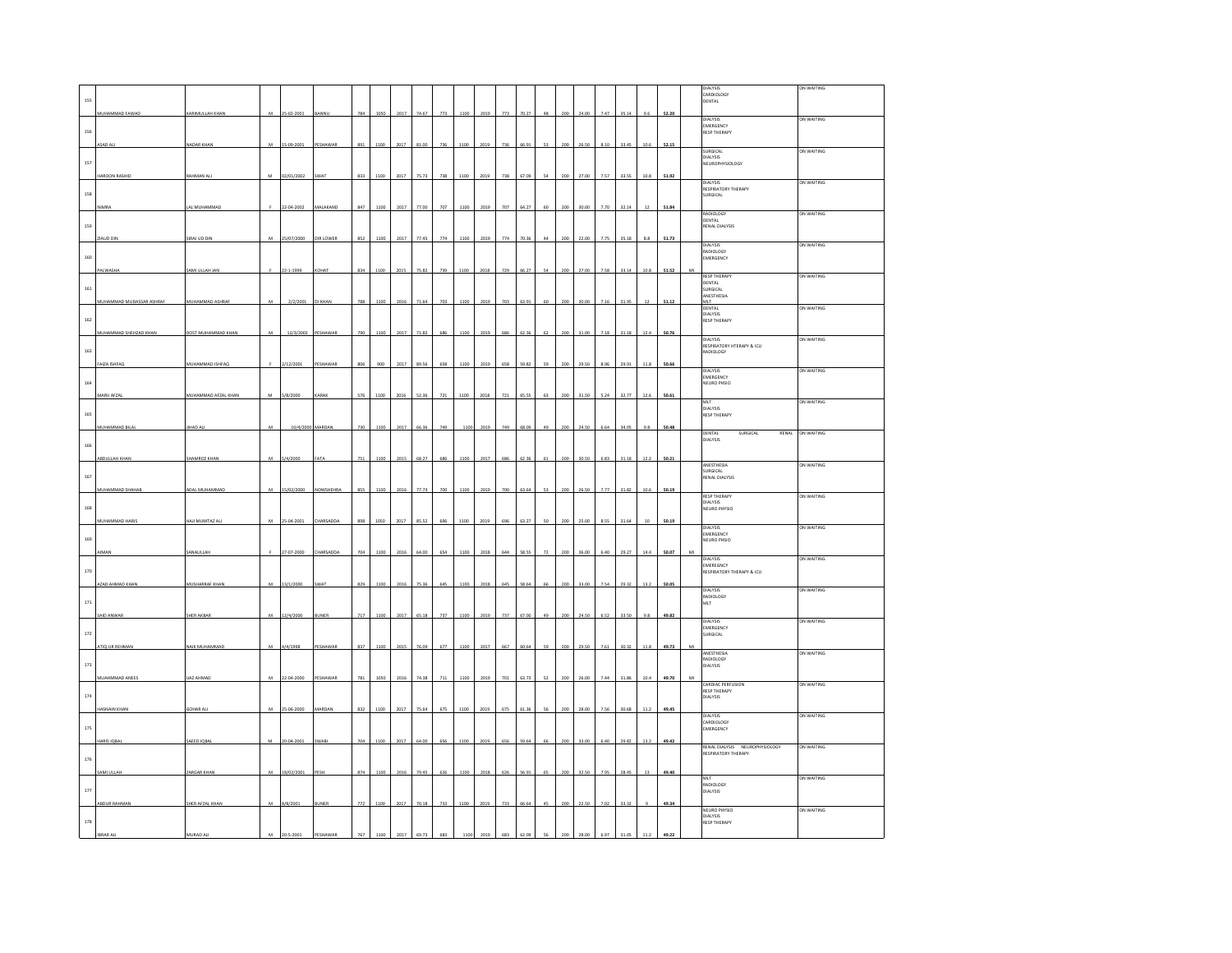|         |                           |                      |   |            |                  |     |      |      |       |                  |      |      |     |       |        |     |       |      |       |      |       | DIALYSIS<br><b>RESP THERAPY</b>                    | ON WAITING |
|---------|---------------------------|----------------------|---|------------|------------------|-----|------|------|-------|------------------|------|------|-----|-------|--------|-----|-------|------|-------|------|-------|----------------------------------------------------|------------|
| 179     |                           |                      |   |            |                  |     |      |      |       |                  |      |      |     |       |        |     |       |      |       |      |       | NEURO THERAPY                                      |            |
|         | SAAD USMAN SHAH           | MUHAMMAD ASIF        | M | 25-06-2001 | PESHAWAR         | 724 | 1100 | 2017 | 65.82 | 642              | 1100 | 2017 | 642 | 58.36 | $67\,$ | 200 | 33.50 | 6.58 | 29.18 | 13.4 | 49.16 |                                                    | ON WAITING |
| $180\,$ |                           |                      |   |            |                  |     |      |      |       |                  |      |      |     |       |        |     |       |      |       |      |       |                                                    |            |
|         | UMAIRA NAWAZ              | RAB NAWA             |   | 1/3/200    |                  | 623 |      |      |       | 724              | 1100 | 201  |     |       |        |     |       |      |       |      | 49.0  | DIALYSIS                                           | ON WAITING |
| $181$   |                           |                      |   |            |                  |     |      |      |       |                  |      |      |     |       |        |     |       |      |       |      |       | RADIOLOGY<br>SURGICAL                              |            |
|         | ABD UR RAHMAN             | SOHAIL AHMAD         | M | 28-09-1998 | <b>ESHAW</b>     |     |      |      |       | 66               | 110  | 201  | 66  | 60.1  |        |     |       |      |       |      | 48.9  | <b>PIALVSIS</b>                                    | ON WAITING |
| 182     |                           |                      |   |            |                  |     |      |      |       |                  |      |      |     |       |        |     |       |      |       |      |       | <b>RESP THERAPY</b><br>NEURO THERAPY               |            |
|         | <b>ZAID KHAN</b>          | <b>NU KHAP</b>       | M | 14-08-200  | UNER             | 876 | 1100 | 2017 | 79.64 | 677              | 1100 | 2019 | 677 | 61.5  |        |     |       | 7.9  | 30.7  |      | 48.7  | RENAL DIALYSIS, RESPIRATORY                        | ON WAITING |
| 183     |                           |                      |   |            |                  |     |      |      |       |                  |      |      |     |       |        |     |       |      |       |      |       |                                                    |            |
|         | ABUZAR                    | AURANZEB             | M | 15-2-2002  | <b>CHARSADDA</b> | 823 | 1100 | 2017 | 74.82 | 727              | 1100 | 2019 | 727 | 66.09 |        |     | 20.50 | 7.48 | 33.0  |      | 48.73 | RENAL DIALYSIS NEUROPHYSIOLOGY                     | ON WAITING |
| 184     |                           |                      |   |            |                  |     |      |      |       |                  |      |      |     |       |        |     |       |      |       |      |       | RESPIRATORY THERAPY                                |            |
|         | HAFIZ FAZAL MAHMOOD       | HAMID JAN            | M | 15/02/2000 | HARSADA          | 835 | 1100 | 2017 | 75.91 | 675              | 1100 | 2019 | 675 | 61.3  | 52     | 200 | 26.00 | 7.59 | 30.68 | 10.4 | 48.67 | ANESTHESIA                                         | ON WAITING |
| 185     |                           |                      |   |            |                  |     |      |      |       |                  |      |      |     |       |        |     |       |      |       |      |       | MLT<br>DIALYSIS                                    |            |
|         | <b>BID AL</b>             | MUHAMAMD JAVED       |   | 4/2000     | <b>NAT</b>       | 695 |      | 201  | 63.18 | 655              | 1100 | 2019 |     | 58.6  |        |     |       |      |       |      | 48.64 | DIALYSIS                                           | ON WAITING |
| 186     |                           |                      |   |            |                  |     |      |      |       |                  |      |      |     |       |        |     |       |      |       |      |       | SURGICAL<br>SURGICAL<br>RESPIRATORY THERAPY        |            |
|         | SHAH JEHAN                | <b>JEHAN SHARI</b>   | M | 15-02-2000 | RAKZAI           | 705 | 1050 | 2017 | 67.14 | 695              | 1100 | 2019 | 695 | 63.18 | 51     | 200 | 25.50 | 6.71 | 31.59 | 10.2 | 48.51 |                                                    |            |
| 187     |                           |                      |   |            |                  |     |      |      |       |                  |      |      |     |       |        |     |       |      |       |      |       | CARD PERSUFION<br>SURGICAL                         | ON WAITING |
|         | MUJEEB KHAN               | ABDUL QAYUM          | M | 04/01/1999 | AT A             | 724 | 1100 | 2015 | 65.82 | 640              | 1100 | 2017 | 640 | 58.18 | 64     | 200 | 32.00 | 6.58 | 29.09 | 12.8 | 48.47 | NEURO PHYSIO<br>DIALYSIS<br>EMERGENCY              |            |
| 188     |                           |                      |   |            |                  |     |      |      |       |                  |      |      |     |       |        |     |       |      |       |      |       | <b>RENAL DIALYSIS</b><br>EMEREGENCY                | ON WAITING |
|         | MURTAZA KHAN              | SUBHANI GUL KHAN     | M | 3/3/2001   |                  | 733 | 1100 | 2017 | 66.64 | 670              | 1100 | 2019 | 660 | 60.00 | 59     | 200 | 29.50 | 6.66 | 30.00 | 11.8 | 48.46 | SURGICAL                                           |            |
|         |                           |                      |   |            |                  |     |      |      |       |                  |      |      |     |       |        |     |       |      |       |      |       | <b>DIALYSIS</b><br>EMERGENCY                       | ON WAITING |
| 189     | <b>JALAL KHAN</b>         | FALAK NIAZ KHAN      | M | 17-04-2000 | PESHAWAR         | 689 | 1100 | 2016 | 62.64 | 672              | 1100 | 2019 | 672 | 61.09 | 58     | 200 | 29.00 | 6.26 | 30.55 | 11.6 | 48.41 | SURGICAL                                           |            |
|         |                           |                      |   |            |                  |     |      |      |       |                  |      |      |     |       |        |     |       |      |       |      |       | <b>RENAL DIALYSIS</b><br>EMEREGENCY                | ON WAITING |
| 190     | MUHAMMAD IRSHAD           | <b>JAVED SHAI</b>    |   | 05/01/1999 | <b>ESHAWA</b>    | 883 | 1100 | 2016 |       | 624              |      | 2018 | 624 | 6.7   |        |     |       |      |       |      | 48.3  | SURGICAL                                           |            |
|         |                           |                      |   |            |                  |     |      |      | 80.27 |                  | 1100 |      |     |       |        |     |       |      |       |      |       | <b>DIALYSIS</b><br>EMERGENCY                       | ON WAITING |
| 191     |                           |                      |   |            |                  |     |      |      |       |                  |      |      |     |       |        |     |       |      |       |      |       | REPIRATORY THERAPY                                 |            |
|         | <b>FARID ULLAH</b>        | AQAL WAZ             | M | 7/8/1999   | <b>RAKZA</b>     | 734 |      | 2016 | 66.73 | 737              | 1100 | 201  | 727 | 66.0  | 43     |     |       | 66   | 330   | 81   | 48.3  | DIALYSIS<br>EMERGENCY                              | ON WAITING |
| 192     |                           |                      |   |            |                  |     |      |      |       |                  |      |      |     |       |        |     |       |      |       |      |       | SURGICAL                                           |            |
|         | MUHAMMAD SHEHZAD KHAN     | <b>IEHAN ZEB</b>     |   | 25/5/1999  | ESHAWAR          | 702 | 110  | 201  | 63.82 | 627              | 1100 | 2018 | 627 |       |        |     |       |      |       | 13.4 | 48.28 | <b>DIALYSIS</b><br>RESPIRATORY THERAPY             | on Waiting |
| 193     |                           |                      |   |            |                  |     |      |      |       |                  |      |      |     |       |        |     |       |      |       |      |       | NUREO PHYSIO                                       |            |
|         | HAIDER ALL                | IQBAL AHMAD          | м | 19-01-2002 | PESHAWAR         | 757 | 1100 | 2017 | 68.82 | 673              | 1100 | 2019 | 673 | 61.18 |        | 200 | 27.0  |      | 30.59 | 10.8 | 48.27 | <b>PIALVSIS</b><br>CARD PERFUSION                  | ON WAITING |
| 194     |                           |                      |   |            |                  |     |      |      |       |                  |      |      |     |       |        |     |       |      |       |      |       | CARDIOLOGY                                         |            |
|         | <b>HESAN DANYAL</b>       | MALIK AZIZ AHMAD     | M | 24-02-2003 | PESHAWAR         | 812 | 110  | 2017 | 73.82 | $\overline{201}$ | 1100 | 2019 |     | 627   |        |     |       |      |       |      | 48.2  | DIALYSIS<br><b>EMERGENCY</b>                       | ON WAITING |
| 195     |                           |                      |   |            |                  |     |      |      |       |                  |      |      |     |       |        |     |       |      |       |      |       | <b>RES THERAPY</b>                                 |            |
|         | SYED TAIMOOR ZEB          | <b>IQBAL HUSSAIN</b> |   | 26-04-2001 | ESHAWAR          | 716 | 1100 | 2017 | 65.0  | 644              | 1100 | 2019 | 644 | 58.5  |        |     | 31.0  |      |       | 12   | 48.1  | ANESTHESIA                                         | ON WAITING |
| 196     |                           |                      |   |            |                  |     |      |      |       |                  |      |      |     |       |        |     |       |      |       |      |       | DIALYSIS<br>SURGICAL                               |            |
|         | ABDUR REHMAN              | BURHANIDDI           | M | 8/3/2001   | <b>ESHWAR</b>    | 776 |      |      | 70.55 | 671              | 1100 | 201  | 67  |       |        |     |       |      |       | 10.  | 48.1  | DIALYSIS                                           | ON WAITING |
| 197     |                           |                      |   |            |                  |     |      |      |       |                  |      |      |     |       |        |     |       |      |       |      |       | EMERGENCY<br>RESPIRATORY THERAPY                   |            |
|         | HAMZA FEROZ               | FEROZ SHAH           |   | 1/3/2001   | <b>IANGL</b>     | 774 | 1100 | 2017 | 70.36 | 619              | 1100 | 2019 | 619 | 56.27 |        | 200 | 31.50 | 7.04 | 28.14 | 12.6 | 47.77 | ANESTHESIA                                         | ON WAITING |
| 198     |                           |                      |   |            |                  |     |      |      |       |                  |      |      |     |       |        |     |       |      |       |      |       | EMERGENCY<br><b>DIALYSIS</b>                       |            |
|         | KHALID HUSSAIN            | AMIR HUSSAIN         | M | 15-01-2000 | PESHAWAR         | 611 | 1100 | 2017 | 55.55 | 693              | 1100 | 2019 | 693 | 63.00 | 53     | 200 | 26.50 | 5.55 | 31.50 | 10.6 | 47.65 | RENAL DIALYSIS<br>EMERGENCY<br>CARDIOLOGY          | ON WAITING |
| 199     |                           |                      |   |            |                  |     |      |      |       |                  |      |      |     |       |        |     |       |      |       |      |       |                                                    |            |
|         | CINAT NOOR                | <b>MARAT G</b>       |   | 10/3/1999  |                  |     |      |      |       |                  |      |      |     |       |        |     |       |      |       |      | 47.4  | DIALYSIS                                           | ON WAITING |
| 200     |                           |                      |   |            |                  |     |      |      |       |                  |      |      |     |       |        |     |       |      |       |      |       | RESP THERAPY<br>NEURO PHYSIO                       |            |
|         | MUHAMMAD MUNEEB UR REHMAN | SHAHID IOBAI         | M | 29-9-2001  | PESHAWAR         | 873 | 1100 | 2017 | 79.36 | 658              | 1100 | 2019 | 658 | 59.82 | 47     | 200 | 23.5  | 7.94 | 29.9  | 9.   | 47.25 | <b>DIALYSIS</b>                                    | ON WAITING |
| $201\,$ |                           |                      |   |            |                  |     |      |      |       |                  |      |      |     |       |        |     |       |      |       |      |       | EMERGENCY<br><b>NEURO PHSIO</b>                    |            |
|         | ABU BAKKAR                | SHER GHALIB          | M | 15-09-2000 | MARDAN           | 687 | 1100 | 2017 | 62.45 | 707              | 1100 | 2019 | 707 | 64.27 | 44     | 200 | 22.00 | 6.25 | 32.14 | 8.8  | 47.18 |                                                    |            |
| 202     |                           |                      |   |            |                  |     |      |      |       |                  |      |      |     |       |        |     |       |      |       |      |       | ANESTHESIA<br><b>DIALYSIS</b><br>CARDIAC PERFUSION | ON WAITING |
|         |                           |                      |   |            |                  |     |      |      |       |                  |      |      |     |       |        |     |       |      |       |      |       |                                                    |            |